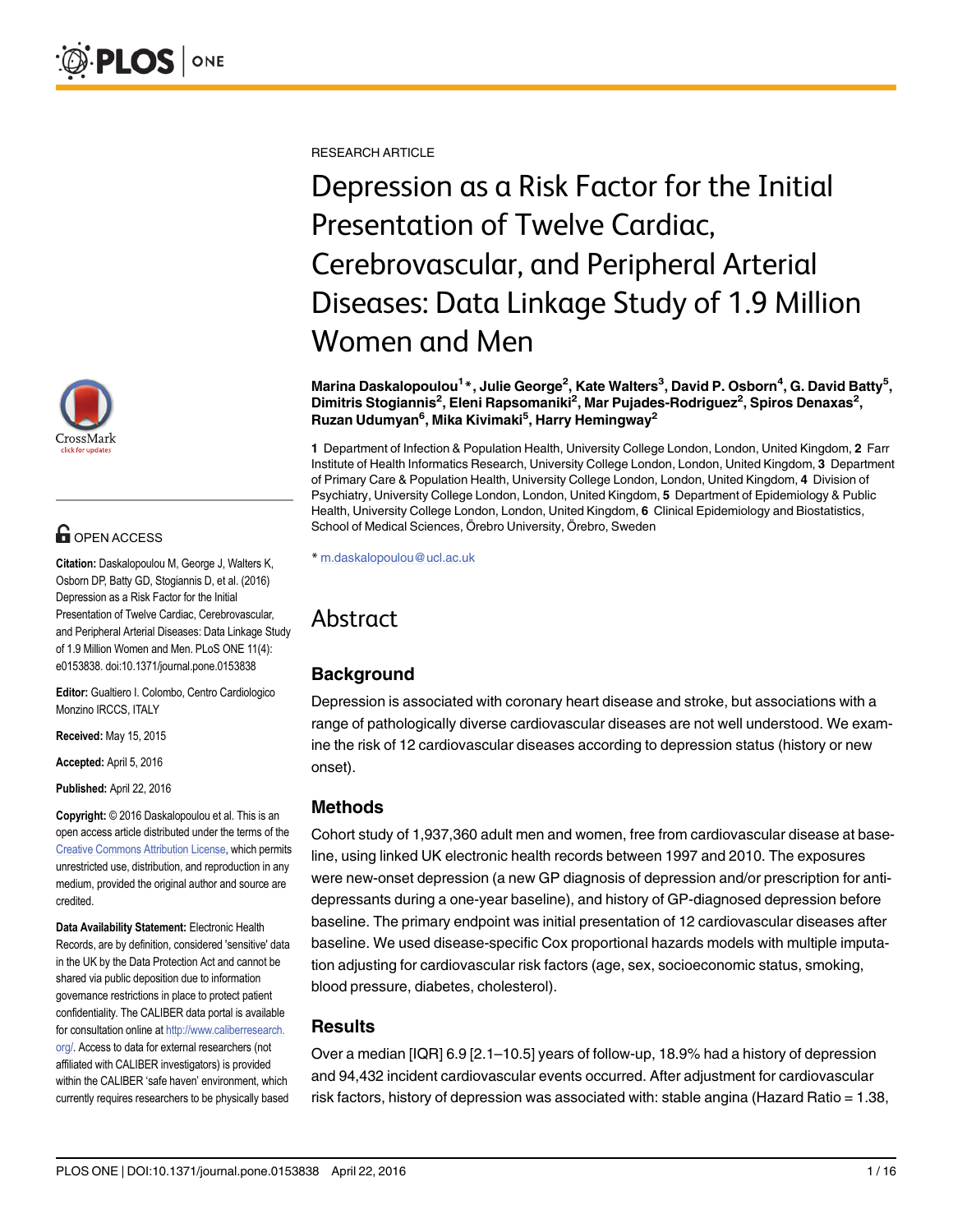<span id="page-1-0"></span>

in either UCL (Clinical Epidemiology Group) or the London School of Hygiene and Tropical Medicine (Liam Smeeth). Access to data is only available once approval has been obtained through the individual constituent entities controlling access to the data. The authors list the owners of each data source below: The primary care data may be requested via application to the Clinical Practice Research Datalink [\(www.cprd.com\)](http://www.cprd.com); secondary care data may be requested via application to the Hospital Episode Statistics from the UK Health and Social Care Information Centre ([www.hscic.gov.uk/hesdata](http://www.hscic.gov.uk/hesdata)); myocardial infarction registry data is available by application to the National Institute for Cardiovascular Outcomes Research Myocardial Ischaemia National Audit Project [\(www.ucl.ac.uk/nicor/audits/minap\)](http://www.ucl.ac.uk/nicor/audits/minap); and mortality data is available by application to the UK Office for National Statistics ([www.ons.gov.uk/ons/](http://www.ons.gov.uk/ons/index.html) [index.html](http://www.ons.gov.uk/ons/index.html)). The phenotype algorithms described in this paper are freely available via the CALIBER website at [www.caliberresearch.org](http://www.caliberresearch.org).

Funding: This study was supported by the National Institute for Health Research (HH, RP-PG-0407– 10314), Wellcome Trust (HH, 086091/Z/08/Z), and the Medical Research Council Prognosis Research Strategy (PROGRESS) Partnership (HH, G0902393/ 99558), and by awards to establish the Farr Institute of Health Informatics Research at UCL Partners (HH, SD), from the Medical Research Council, Arthritis Research UK, British Heart Foundation, Cancer Research UK, Chief Scientist Office, Economic and Social Research Council, Engineering and Physical Sciences Research Council, National Institute for Health Research, National Institute for Social Care and Health Research, and Wellcome Trust (HH, grant MR/K006584/1). This study was carried out on behalf of the CArdiovascular disease research using LInked Bespoke studies and Electronic health Records (CALIBER) programme. GDB is a member of the Alzheimer Scotland Dementia Research Centre funded by Alzheimer Scotland, and the University of Edinburgh Centre for Cognitive Ageing and Cognitive Epidemiology, part of the cross council Lifelong Health and Wellbeing Initiative (G0700704/ 84698). Funding from the BBSRC, EPSRC, ESRC, and MRC is gratefully acknowledged. SD is supported by a UCL Provost's Strategic Development Fund Fellowship. JG was funded by an NIHR Doctoral Fellowship (DRF-2009–02–50). MK is supported by the Medical Research Council (K013351), the National Heart, Lung and Blood Institute (HL36310), the National Institute of Aging (AG034454), and a professorial fellowship from the Economic and Social Research Council. This article presents independent research funded in part by the NIHR. The views expressed are those of the authors and not necessarily those of the NHS, the NIHR or the

95%CI 1.32–1.45), unstable angina (1.70, 1.60–1.82), myocardial infarction (1.21, 1.16– 1.27), unheralded coronary death (1.23, 1.14–1.32), heart failure (1.18, 1.13–1.24), cardiac arrest (1.14, 1.03–1.26), transient ischemic attack (1.31, 1.25–1.38), ischemic stroke (1.26, 1.18–1.34), subarachnoid haemorrhage (1.17, 1.01–1.35), intracerebral haemorrhage (1.30, 1.17–1.45), peripheral arterial disease (1.24, 1.18–1.30), and abdominal aortic aneurysm (1.12,1.01–1.24). New onset depression developed in 2.9% of people, among whom 63,761 cardiovascular events occurred. New onset depression was similarly associated with each of the 12 diseases, with no evidence of stronger associations compared to history of depression. The strength of association between depression and these cardiovascular diseases did not differ between women and men.

#### **Conclusion**

Depression was prospectively associated with cardiac, cerebrovascular, and peripheral diseases, with no evidence of disease specificity. Further research is needed in understanding the specific pathophysiology of heart and vascular disease triggered by depression in healthy populations.

## Introduction

Depression is a leading cause of disability worldwide and a major contributor to the global burden of disease. $[1]$  $[1]$  $[1]$  The prevalence of depression in primary care settings has been shown to range between 5–10% in different countries.[[2](#page-13-0)] Depression can have profound effects on social functioning, quality of life, and physical health through associations with cardiovascular disease, the leading cause of preventable death worldwide.[[3\]](#page-13-0) Meta-analyses of cohort studies suggest that depression is associated with 34–63% excess risk of all strokes combined[\[4](#page-13-0)–[6\]](#page-13-0) and 30–90% greater risk of aggregates of coronary heart disease.[[6](#page-13-0)–[9](#page-13-0)]

However, major clinical questions on the depression-cardiovascular disease hypothesis remain unanswered. Firstly, whether associations show any specificity across pathologically diverse cardiovascular diseases remains unclear. Cohort studies of depression have been too small to evaluate less common diseases (such as subarachnoid haemorrhage or abdominal aor-tic aneurysm)[\[10\]](#page-13-0) or have lacked the clinical phenotyping[[11](#page-13-0)] to report on common diseases such as heart failure and peripheral arterial disease. As a result, no studies have been able to directly compare the associations between depression and different cardiovascular diseases, which may inform understanding of disease mechanisms. Instead, many studies, including meta-analyses, have used aggregate endpoints  $[9,12,13]$  $[9,12,13]$  $[9,12,13]$  $[9,12,13]$  such as all types of stroke or all coronary heart diseases.[ $8,10$ ] Secondly, the clinician needs to know whether patients who have a history of depression and patients diagnosed with new onset depression have similar or differential risks of subsequent cardiovascular diseases. This temporal resolution may point to different bio-behavioural mechanisms. Thirdly, the extent to which women experience higher or lower risk of any cardiovascular disease compared to men has not been reliably assessed. Although women consistently have between 1.5–2.5 times greater prevalence rates of depression compared to men,  $[14]$  $[14]$  $[14]$  previous investigations have been too small to examine gender modification in any associations with cardiovascular disease.  $[4]$  $[4]$  Lastly, there is a need to understand the extent to which associations can be explained by conventional cardiovascular risk factors. Cohort studies $[11]$  $[11]$  as well as studies included in meta-analyses often have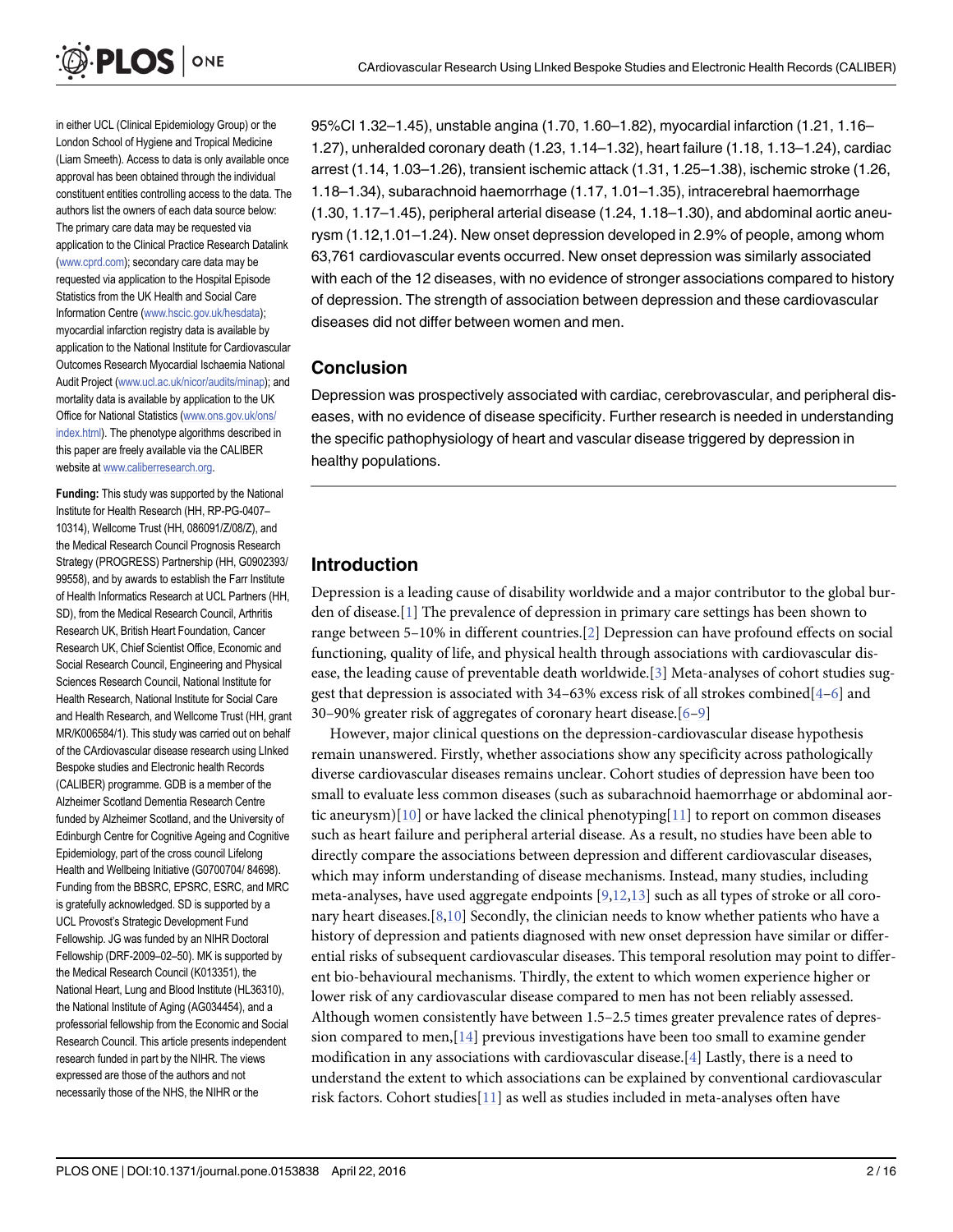<span id="page-2-0"></span>

Department of Health. The funders had no role in study design, data collection and analysis, decision to publish, or preparation of the manuscript.

Competing Interests: The authors have declared that no competing interests exist.

incomplete adjustment for covariates such as socio-economic status, smoking, blood pressure, cholesterol, and diabetes, [[4,10](#page-13-0)] which may contribute to the high unexplained heterogeneity.

Answering these questions may contribute to the understanding of disease mechanisms and inform clinical practice. We used a large contemporary population-based cohort derived from linked electronic health records, including primary and secondary care, disease registry, and death records.[\[15\]](#page-14-0) These large scale data provide a higher resolution of the depression exposure (distinguishing history and new onset) and of the outcome (distinguishing 12 chronic, acute, fatal and non-fatal, cardiovascular diseases.)

#### Methods

#### Data sources

Anonymised patients were selected from the CALIBER (CArdiovascular research using LInked Bespoke studies and Electronic Health Records) programme, described and validated elsewhere.[[15](#page-14-0),[16](#page-14-0)] In brief, patients were linked across four clinical record data sources: the Clinical Practice Research Datalink (CPRD), the Myocardial Ischaemia National Audit Project (MINAP) registry, Hospital Episodes Statistics (HES) and disease-specific mortality. CPRD provides primary care data on clinical diagnoses, prescriptions, medical procedures, health behaviours, anthropometric measurements, and laboratory tests, using the Read clinical coding scheme[[17\]](#page-14-0), a hierarchical coding structure which maps onto ICD-10 codes and includes additional symptom and diagnostic codes. MINAP is a national registry of patients admitted to hospital with an acute coronary syndrome. HES provides information on diagnoses and medical procedures related to all elective and emergency hospital admissions across all National Health Service hospitals in England.

## Study Population

Patients registered from 225 general practices were studied using an open cohort design. Follow-up started on the date patients met the following eligibility criteria after 1 January 1997: age 30 years or older, at least one year of pre-study follow-up within a CPRD general practice, and free from clinically diagnosed cardiovascular diseases (any of the 12 cardiovascular outcomes studied, see '[cardiovascular risk factors](#page-4-0)'). We used each patient's entire medical history available to confirm they were free from clinically diagnosed CVD. The look-back period ranged from 20 years to the minimum of 1 year, which has been shown to be a sufficient period to accrue accurate assessment of initial disease presentations.[[18\]](#page-14-0) Patients were censored on the date of first cardiovascular disease presentation, death, or the date of last data collection from the CPRD (20 March 2010), whichever occurred first.

A total of 2,135,617 patients met the eligibility criteria during the study period; of those, 198,257 had prior clinically diagnosed cardiovascular diseases or conditions and were excluded.(See Table A in [S1 File](#page-12-0) for detailed CVD definitions) Two cohorts were derived from this population of 1,937,360 remaining patients.  $(Fig 1)$ 

#### Cohort 1: History of depression

Among 1,937,360 patients, we defined history of depression as a CPRD record of a depression diagnosis and/or prescription of anti-depressant medications at any point prior to baseline. [\(Fig 1](#page-3-0) Panel A) Those with no history of depression at any point prior to baseline were the reference group. Detailed information on specific Read codes used to define depression can be found in Text A in [S1 File.](#page-12-0)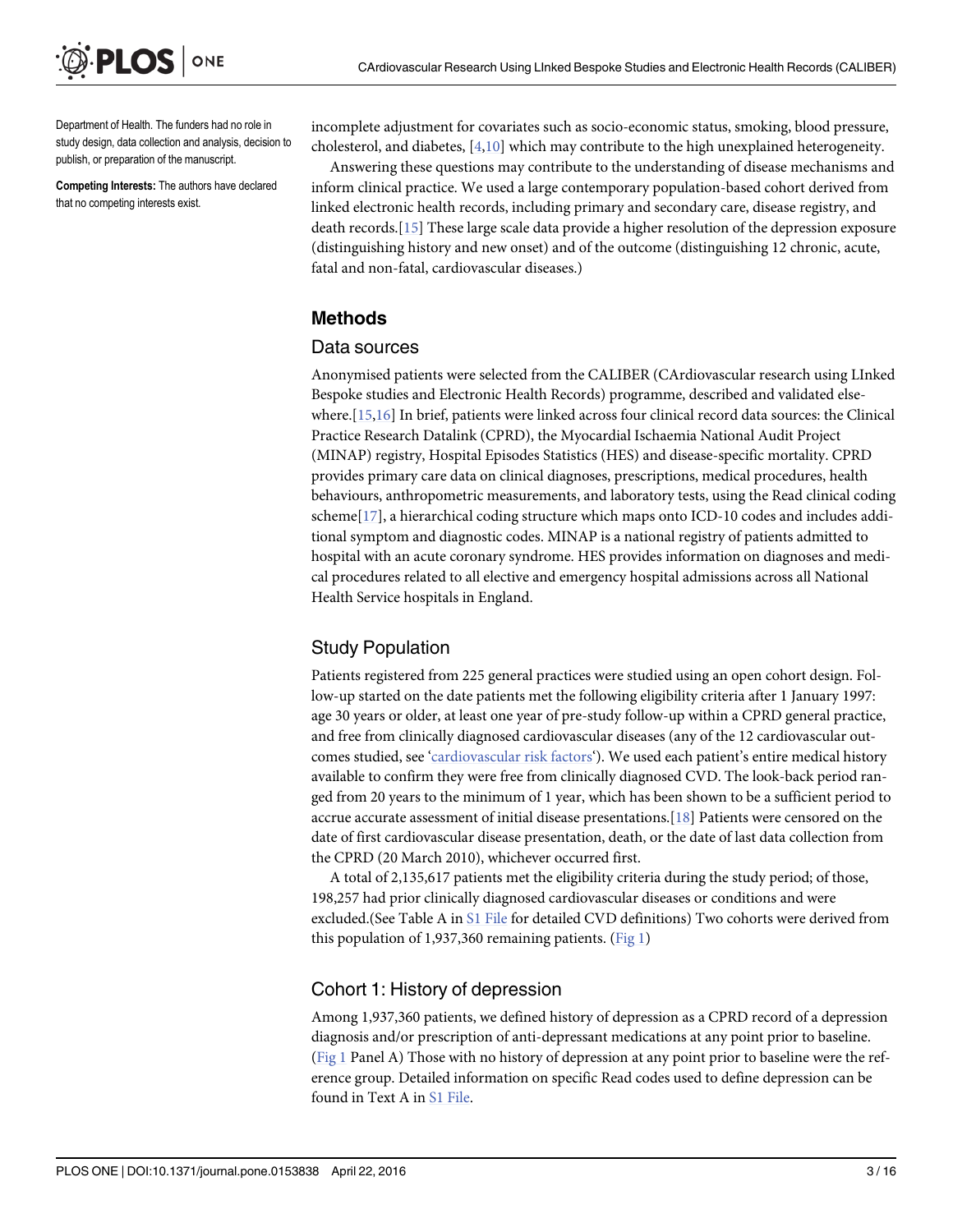<span id="page-3-0"></span>



doi:10.1371/journal.pone.0153838.g001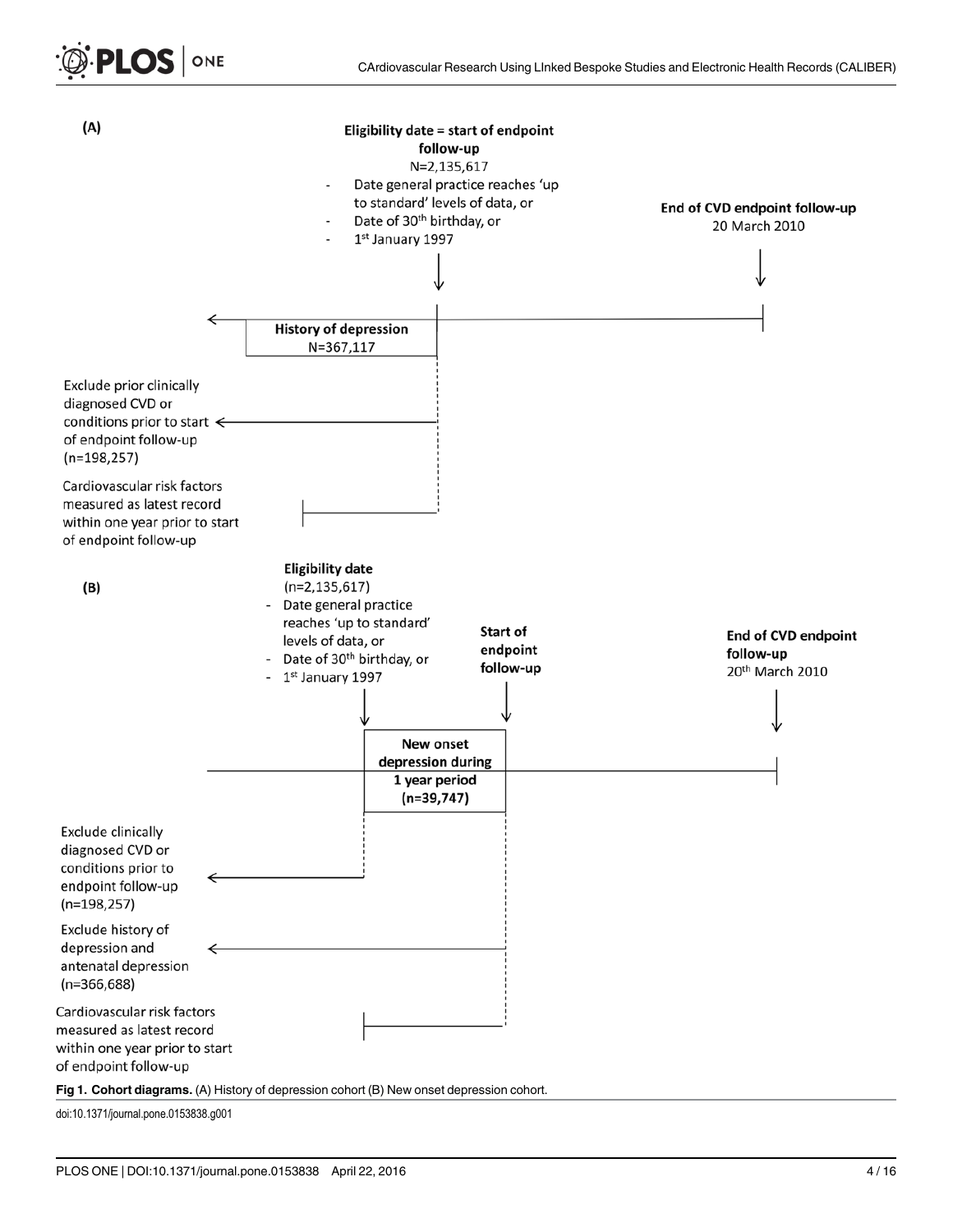## <span id="page-4-0"></span>Cohort 2: New onset depression

We defined a baseline period as the one year between the date when patients meet inclusion criteria and the beginning of cardiovascular endpoint follow-up. [\(Fig 1](#page-3-0) Panel B) New onset depression was defined as a CPRD record of a depression diagnosis and/or prescription of anti-depressant medications (selective serotonin reuptake inhibitor, monoamine-oxidase inhibitor, tricyclic, or other antidepressants) during this baseline period. Patients with no evidence of depression during baseline were the reference group. Of the eligible 1,937,360, we excluded patients with records of depression diagnosis, history of depression, antenatal depression, or anti-depressant prescriptions  $(n = 366,688)$  up to and including baseline. A further 214,094 had clinically diagnosed cardiovascular events the year following CPRD registration or follow-up which did not extend to the cohort entry date, and were excluded. This derived a cohort of 1,356,578 patients.

## Cardiovascular risk factors

Socio-demographic and cardiovascular risk factors were obtained from CPRD, as recorded during consultations in primary care. We used the most recent measurement (blood pressure, lipids, body mass index) or prescription recorded up to one year prior to start of cardiovascular endpoint follow-up. Socioeconomic status was defined using quintiles of the index of multiple deprivation 2007, which provides a relative ranking of areas across England according to their level of deprivation.[[19](#page-14-0)] Read codes were used to define health behaviours (smoking status, alcohol consumption.) We defined diabetes mellitus as prescription for oral hypoglycaemics or insulin, or a diagnosis of diabetes. Full covariate definitions are provided at [http://www.](http://www.caliberresearch.org/portal/) [caliberresearch.org/portal/](http://www.caliberresearch.org/portal/).

## Cardiovascular disease endpoints

Our primary endpoints were the first recorded diagnosis of the 12 most common presentations of fatal or non-fatal cardiovascular disease (CVD) whether occurring in primary care, secondary care, or at death. We studied the following 12 CVDs: stable angina, unstable angina, nonfatal myocardial infarction (MI), unheralded coronary heart disease death (death with the primary cause certified as coronary heart disease, and no prior history of cardiovascular disease, including patients with myocardial infarction who died on the day of their infarct), heart failure, a composite of cardiac arrest, ventricular arrhythmia and sudden cardiac death (SCD), transient ischemic attack, ischemic stroke, subarachnoid haemorrhage, intracerebral haemorrhage, abdominal aortic aneurysm, peripheral arterial disease, in addition to composite CVD. We classified events as fatal where a death record existed for the same calendar date. We defined the end of follow-up at first occurrence of the first cardiovascular endpoint diagnosis, de-registration with the general practice, last data collection for the practice, or death from non-cardiovascular causes. (See Table A in [S1 File](#page-12-0) for an overview of diagnostic codes and data sources used to define cardiovascular end points.)

## Statistical analysis

To compare incidence of each of the 12 CVDs in the cohort according to GP-diagnosed depression status at baseline, we derived cumulative incidence rates per 100,000 person-years, adjusted for the competing risk of presentations with other CVDs or death from other causes.

To derive hazard ratios (HR) and 95% confidence intervals for the association of depression and 12 CVDs, we used disease-specific Cox proportional hazards models.[\[20\]](#page-14-0) Models were adjusted for age (linear and quadratic term), sex, social deprivation, smoking status, systolic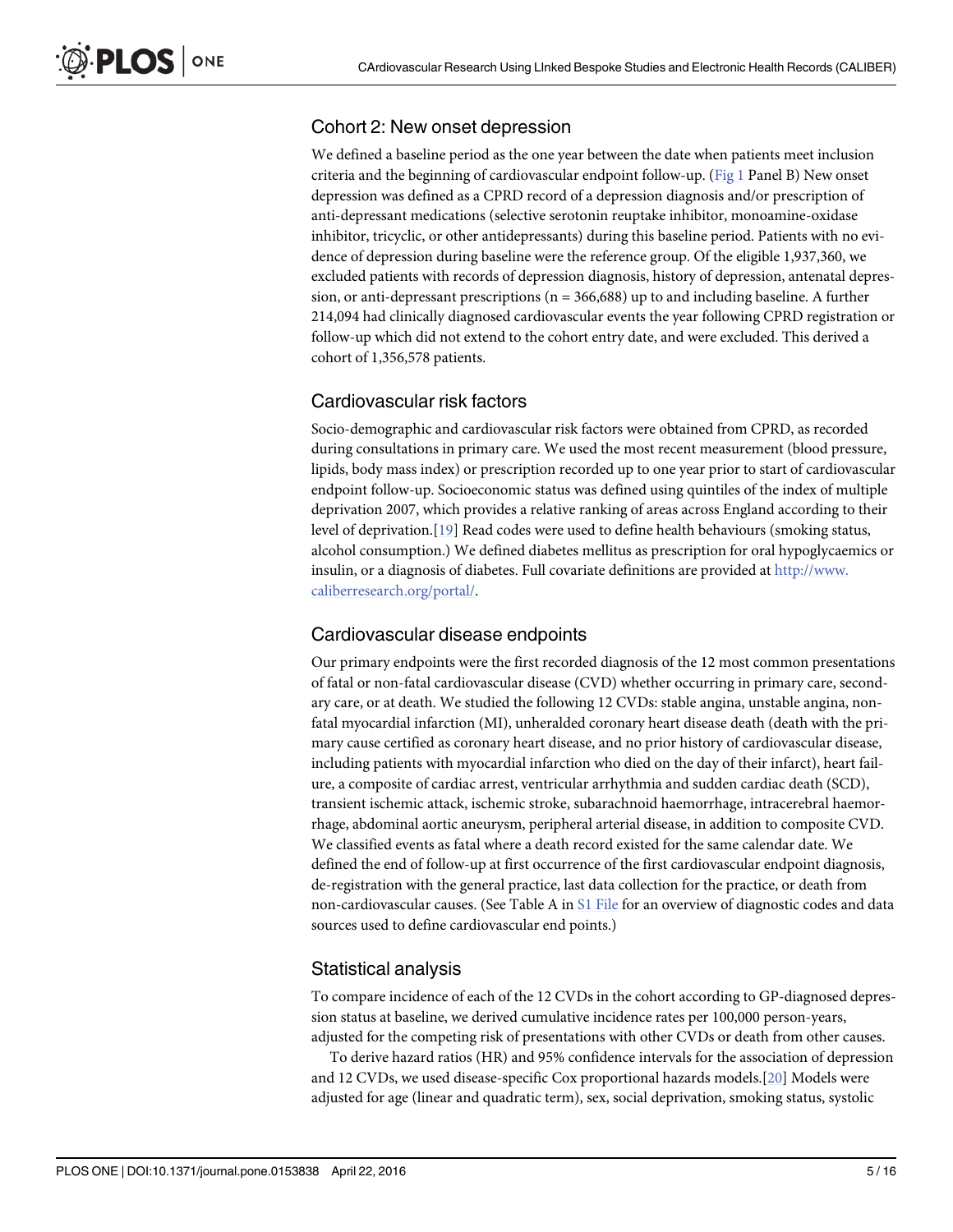<span id="page-5-0"></span>blood pressure, total cholesterol, high-density lipoprotein, and diabetes, and stratified by primary care practice. To replace missing covariate data for variables not violating the missing at random assumption, we implemented multiple imputation using the  $mice[21]$  $mice[21]$  algorithm. (Full description Text B in [S1 File\)](#page-12-0). Imputation models were estimated separately for men and women and included baseline covariates, averages of continuous covariates within pre- and post-baseline periods of up to 5 years, as well as measurements of blood pressure, creatinine, and comorbid conditions. Five multiply imputed datasets were generated, and Cox models fitted to each dataset. Estimates were combined using Rubin's rules. Assuming mutual independence between initial presentations, we assessed heterogeneity of the hazard ratios based on tau  $(\tau^2)$ , a moment-based statistic of the residual between-group variance.[[22](#page-14-0)] Analysis was performed using R version 15 for Unix and Stata 13.

#### Sensitivity analyses

Due to missing data for ethnicity and alcohol consumption in the CPRD, we repeated analyses restricting the cohort to registrants with non-missing data (complete case.) Due to the known excess risk of CVDs associated with diabetes[[23](#page-14-0)], we excluded participants with diabetes at baseline and repeated the analyses. In addition, all models were also repeated for new onset depression as well as history of depression with adjustment for body mass index (BMI), in addition to all other risk factors already adjusted for.

#### **Results**

Of 1,356,578 patients in with records during the one year baseline period, 39,747 (2.9%) had a GP diagnosis of new onset depression. ([Table 1](#page-6-0)) Over 63.0% were women, 92.8% identified as white, and 22.9% were in the lowest socioeconomic group. Individuals with new-onset depression had higher prevalence of smoking, diabetes, use of anti-hypertensive medications, and almost three-fold higher number of consultations in the past year compared to those without depression at baseline. Out of 1,937,360 patients with records prior to the one year baseline, 367,117 (19.0%) had a GP diagnosis of history of depression.

Median (IQR) follow-up for CVDs was 6.9 (3.2–10.5) years. During 9,399,559 person-years at risk, a total of 27,311 incident coronary heart disease, 11,870 other cardiac, 14,580 cerebrovascular, 10,000 abdominal/lower limb disease events, and 38,765 non-cardiac related deaths were observed. As shown in  $Table 2$ , the highest incidence rates ( $>100$  events/100,000 personyears at risk) for individuals with history of depression were found for myocardial infarction, stable angina, heart failure, transient ischemic attack, and peripheral arterial disease. Individuals with new onset depression had the highest incidence rates for the same CVDs as those with history of depression, with the exception of transient ischemic attack.

After adjustment for cardiovascular risk factors, we found that history of depression was associated with higher risk of each of the 12 cardiovascular diseases; stable angina (HR = 1.38, 95%CI 1.32–1.45), unstable angina (1.70, 1.60–1.82), myocardial infarction (1.21, 1.16–1.27), unheralded coronary death (1.23, 1.14–1.32), heart failure (1.18, 1.13–1.24), transient ischemic attack (1.31, 1.25–1.38), ischemic stroke (1.26, 1.18–1.34), intracerebral haemorrhage (1.30, 1.17–1.45), and peripheral arterial disease (1.24, 1.18–1.30). ([Fig 2](#page-8-0)) Weaker associations were found with cardiac arrest/sudden cardiac death, subarachnoid haemorrhage, and abdominal aortic aneurysm.

We found no significant differences in covariate-adjusted risk of any cardiovascular endpoint between men and women with GP-diagnosed history of depression [\(Fig 3\)](#page-9-0) or new onset depression (Figure A in [S1 File\)](#page-12-0).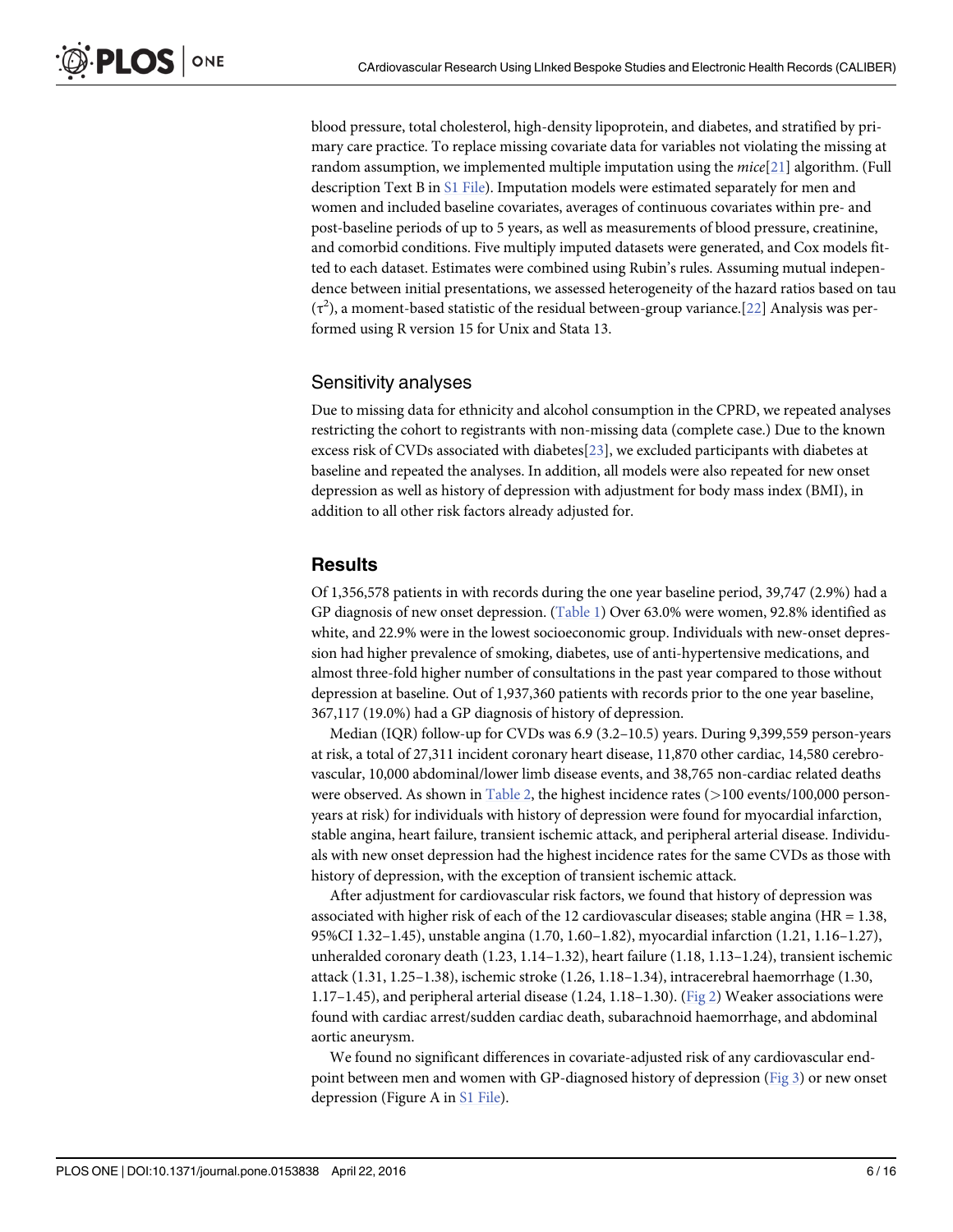#### <span id="page-6-0"></span>[Table 1.](#page-5-0) Cardiovascular disease risk factors among people with and without new onset depression at baseline.

|                                                | No depression at baseline<br>$(n/N = 1,316,831/1,356,578)$ |        | New onset depression at baseline<br>$(n/N = 39,747/1,356,578)$ |        | <b>History of depression</b><br>$(n/N = 367, 117/1, 937, 360)$ |        |
|------------------------------------------------|------------------------------------------------------------|--------|----------------------------------------------------------------|--------|----------------------------------------------------------------|--------|
|                                                | n                                                          | (%)    | n                                                              | (%)    | n                                                              | (%)    |
| Women                                          | 604,278                                                    | (45.9) | 25,381                                                         | (63.9) | 245.989                                                        | (67.0) |
| Mean age, years (SD)                           | 47.3                                                       | (15.1) | 47                                                             | (15.0) | 48.3                                                           | (15.6) |
| Ethnicity*                                     |                                                            |        |                                                                |        |                                                                |        |
| White                                          | 587,711                                                    | (90.4) | 23,153                                                         | (92.8) | 219,042                                                        | (59.7) |
| South Asian                                    | 19,151                                                     | (2.9)  | 593                                                            | (2.4)  | 4,077                                                          | (1.1)  |
| <b>Black</b>                                   | 21,150                                                     | (3.3)  | 615                                                            | (2.5)  | 3,673                                                          | (1.0)  |
| Socioeconomic status                           |                                                            |        |                                                                |        |                                                                |        |
| Least deprived                                 | 278,418                                                    | (21.1) | 7,016                                                          | (17.7) | 62,384                                                         | (17.0) |
| Most deprived                                  | 242,922                                                    | (18.4) | 9,115                                                          | (22.9) | 88,687                                                         | (24.2) |
| Smoking*                                       |                                                            |        |                                                                |        |                                                                |        |
| Non smoker                                     | 45,142                                                     | (21.9) | 1,853                                                          | (18.2) | 11,706                                                         | (3.2)  |
| Ex smoker                                      | 72,002                                                     | (34.9) | 3,142                                                          | (30.8) | 26,883                                                         | (7.3)  |
| <b>Current smoker</b>                          | 88,925                                                     | (43.2) | 5,193                                                          | (51.0) | 43,285                                                         | (11.8) |
| <b>Diabetes mellitus</b>                       | 33,390                                                     | (2.5)  | 1,386                                                          | (3.5)  | 14,197                                                         | (3.9)  |
| Mean body mass index, kg/m <sup>2</sup> (SD)   | 26.3                                                       | (5.0)  | 26.5                                                           | (5.5)  | 27.0                                                           | (5.9)  |
| Mean blood pressure*, mmHq (SD)                |                                                            |        |                                                                |        |                                                                |        |
| Systolic                                       | 130.6                                                      | (19.1) | 128.4                                                          | (18.8) | 129.0                                                          | (19.0) |
| <b>Diastolic</b>                               | 78.7                                                       | (10.2) | 77.8                                                           | (10.2) | 78.0                                                           | (10.4) |
| Mean lipid concentration*, mg/dL (SD)          |                                                            |        |                                                                |        |                                                                |        |
| <b>Total cholesterol</b>                       | 5.4                                                        | (1.1)  | 5.4                                                            | (1.2)  | 5.0                                                            | (1.2)  |
| High density lipoprotein                       | 1.4                                                        | (0.4)  | 1.4                                                            | (0.4)  | 1.0                                                            | (0.4)  |
| <b>Medication use</b>                          |                                                            |        |                                                                |        |                                                                |        |
| <b>Statins</b>                                 | 30,217                                                     | (2.3)  | 1,275                                                          | (3.2)  | 15,682                                                         | (4.3)  |
| Any blood pressure-lowering drug               | 178,605                                                    | (13.6) | 7,671                                                          | (19.3) |                                                                |        |
| Mean number of consultations in last year (SD) | 3.8                                                        | (5.0)  | 10.0                                                           | (8.3)  | 8.0                                                            | (8.3)  |

Abbreviations: BMI, body mass index; DBP, diastolic blood pressure; HDL, high density lipoprotein; SD; standard deviation; SBP, systolic blood pressure † This category refers to the reference group from cohort of new onset depression at baseline (total n = 1,356,578): n = 39,747 with depression versus  $n = 1,316,831$  with no depression at baseline.

 $*$  Missing values in the whole sample (1,937,360) for ethnicity = 50.25%; smoking = 84.0%; systolic blood pressure = 60.2%; diastolic blood pressure = 60.2%; total cholesterol = 90.0% and high density lipoprotein = 95.0%.; Missing values in the study population (1,356,578) for ethnicity = 36.89%; smoking = 77.7%; systolic blood pressure = 50.0%; diastolic blood pressure = 50.0%; total cholesterol = 89.0% and high density lipoprotein = 92.7%.

doi:10.1371/journal.pone.0153838.t001

After adjustment for cardiovascular risk factors, we found that new onset depression was associated with stable angina (HR = 1.46, 95%CI 1.30–1.65), unstable angina (1.62, 1.36–1.92), unheralded coronary heart disease death (1.30, 1.09–1.56), heart failure (1.17, 1.03–1.32), cardiac arrest/sudden cardiac death (1.32, 1.04–1.68), transient ischemic attack (1.34, 1.18–1.53), and initial presentation with peripheral arterial disease (1.30, 1.14–1.48). [\(Fig 4](#page-10-0)) Weak associations were found between new onset depression and initial presentation of myocardial infarction, ischemic stroke, subarachnoid and intracerebral haemorrhage, and abdominal aortic aneurysm. The associations with all cardiovascular endpoints did not differ significantly between history of depression and new onset depression.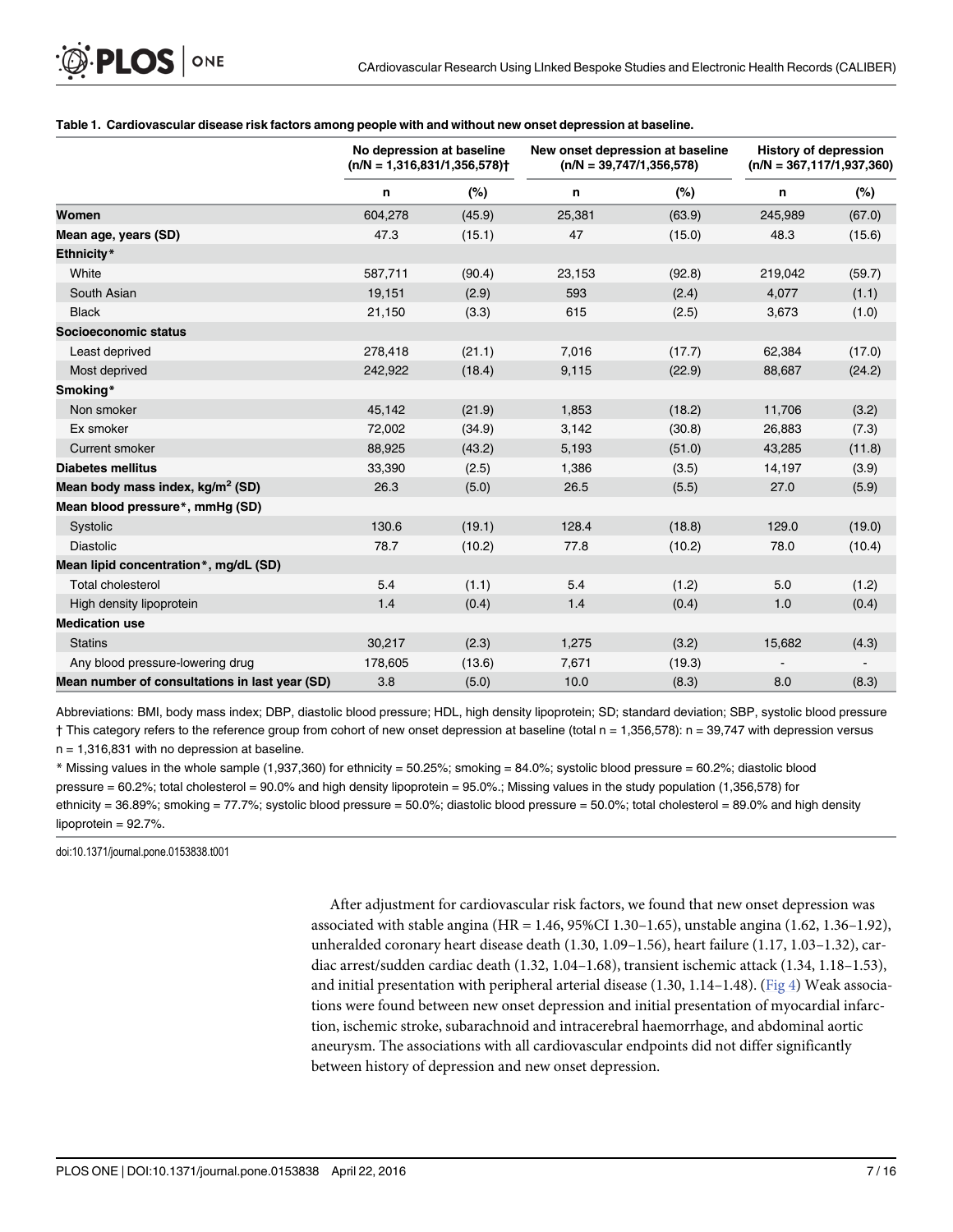|                                     | No depression at baseline<br>$(n/N = 1,316,831/1,356,578)$ |                | <b>History of depression</b><br>$(n/N = 367, 117/1, 937, 360)$ |                | New onset depression at baseline<br>$(n/N = 39,747/1,356,578)$ |                |
|-------------------------------------|------------------------------------------------------------|----------------|----------------------------------------------------------------|----------------|----------------------------------------------------------------|----------------|
|                                     | N events                                                   | IR/100,000 PYR | N events                                                       | IR/100,000 PYR | N events                                                       | IR/100,000 PYR |
| Coronary                            |                                                            |                |                                                                |                |                                                                |                |
| Stable angina                       | 7,983                                                      | 87             | 3,106                                                          | 147            | 279                                                            | 108            |
| Unstable angina                     | 3,439                                                      | 38             | 1,536                                                          | 73             | 137                                                            | 53             |
| Myocardial infarction               | 11,085                                                     | 121            | 3,257                                                          | 154            | 285                                                            | 110            |
| Unheralded coronary death           | 3,981                                                      | 44             | 1,124                                                          | 53             | 122                                                            | 47             |
| Other myocardial                    |                                                            |                |                                                                |                |                                                                |                |
| <b>Heart failure</b>                | 9,132                                                      | 100            | 3,026                                                          | 143            | 265                                                            | 102            |
| Cardiac arrest/sudden cardiac death | 2,403                                                      | 26             | 622                                                            | 30             | 70                                                             | 27             |
| Cerebrovascular                     |                                                            |                |                                                                |                |                                                                |                |
| Transient ischaemic attack          | 7,538                                                      | 82             | 2,643                                                          | 125            | 247                                                            | 95             |
| Ischaemic stroke                    | 4,168                                                      | 46             | 1,312                                                          | 62             | 119                                                            | 46             |
| Subarachnoid haemorrhage            | 819                                                        | 9              | 315                                                            | 15             | 34                                                             | 13             |
| Intracerebral haemorrhage           | 1,610                                                      | 18             | 533                                                            | 25             | 45                                                             | 17             |
| <b>Abdominal and lower limb</b>     |                                                            |                |                                                                |                |                                                                |                |
| Peripheral arterial disease         | 7,423                                                      | 81             | 2,661                                                          | 126            | 261                                                            | 101            |
| Abdominal aortic aneurysm           | 2,261                                                      | 25             | 550                                                            | 26             | 55                                                             | 21             |
| <b>Total CVD</b>                    | 74,821                                                     | 819            | 25,247                                                         | 1,198          | 2,322                                                          | 898            |

<span id="page-7-0"></span>[Table 2.](#page-5-0) Cumulative incidence rate (IR) of 12 cardiovascular diseases per 100,000 person-years at risk (PYR) among people with new onset depression at baseline and with history of depression prior to baseline.

† This category refers to the reference group from cohort 1 -new onset depression at baseline (total n = 1,356,578): n = 39,747 with depression versus  $n = 1,316,831$  with no depression at baseline.

doi:10.1371/journal.pone.0153838.t002

## Sensitivity analyses

Among participants with complete data for ethnicity and alcohol ( $n = 674,931$  new onset depression, n = 1,018,538 history of depression), adjustment for these two factors, in addition to cardiovascular risk factors, did not alter the associations. (Figs B and C in [S1 File\)](#page-12-0) We repeated main analyses after exclusion of participants with diabetes at baseline (for history of depression  $n = 301,788$  and for new onset depression  $n = 30,877$  with diabetes excluded); the association between history of depression and the 12 CVD endpoints as well as between new onset depression and the 12 CVD endpoints remained strong, and the magnitude of HRs was not significantly altered after adjustment for age, gender, and GP practice. (Results not shown) In addition, adjustment for body mass index (as well as cardiovascular risk factors) produced estimates of equal magnitude for the association of history of depression and the 12 outcomes, as well as for new onset depression and the 12 outcomes. (Table B in [S1 File](#page-12-0))

## **Discussion**

This linked electronic health record study of 1,937,360 patients shows that GP-diagnosed depression is associated with an increased risk of a wide range of pathologically heterogeneous cardiac, cerebrovascular, and peripheral vascular diseases in people who were free of cardiovascular disease at baseline. These associations were of similar magnitude across these 12 diseases, which included those previously studied (such as heart attack and ischemic stroke), as well as diseases for which there has been little or no previous literature such as stable angina, heart failure, sudden cardiac death, transient ischemic attack, abdominal aortic aneurysm, and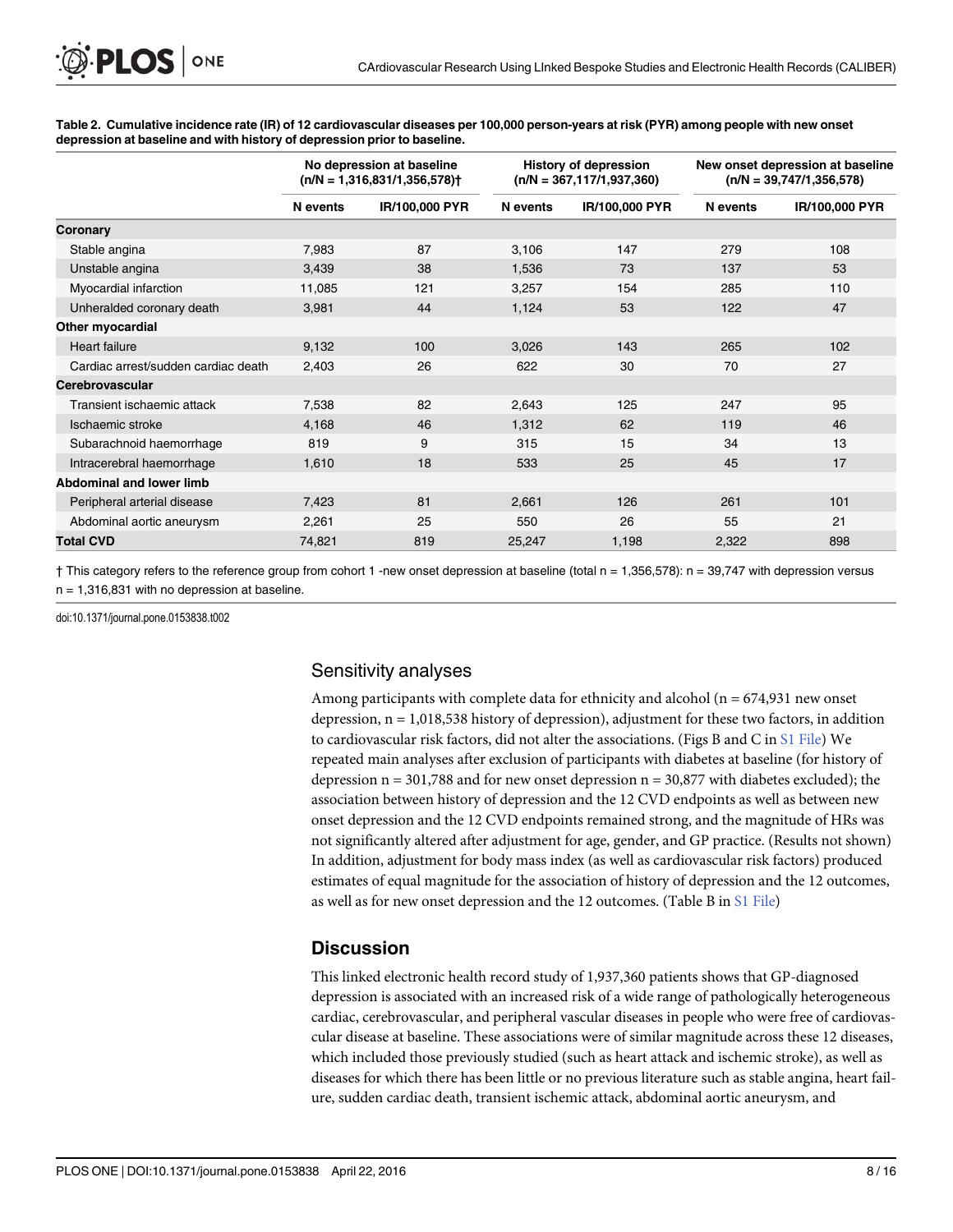<span id="page-8-0"></span>

| Coronary                             | <b>Events</b> |                           | HR 95% CI           |
|--------------------------------------|---------------|---------------------------|---------------------|
| Stable angina                        | 13221         |                           | 1.38 [1.32, 1.45]   |
| Unstable angina                      | 5636          |                           | 1.70 [1.60, 1.82]   |
| Myocardial infarction                | 16239         |                           | 1.21 [1.16, 1.27]   |
| Unheralded CHD death                 | 5515          |                           | 1.23 [1.14, 1.32]   |
| Other myocardial                     |               |                           |                     |
| Heart failure                        | 14359         |                           | 1.18 [1.13, 1.24]   |
| Cardiac arrest/sudden cardiac death  | 3375          |                           | $1.14$ [1.03, 1.26] |
| <b>Cerebrovascular</b>               |               |                           |                     |
| Transient ischemic attack            | 11714         |                           | 1.31 [1.25, 1.38]   |
| Ischemic stroke                      | 6053          |                           | 1.26 [1.18, 1.34]   |
| Subarachnoid haemorrhage             | 1278          |                           | $1.17$ [1.01, 1.35] |
| Intracerebral haemorrhage            | 2388          |                           | 1.30 [1.17, 1.45]   |
| <b>Abdominal and lower limb</b>      |               |                           |                     |
| Peripheral arterial disease          | 11519         |                           | $1.24$ [1.18, 1.30] |
| Abdominal aortic aneurysm            | 3135          |                           | 1.12 [1.01, 1.24]   |
| Heterogeneity: I2=94.9%, tau2=0.0091 |               |                           |                     |
|                                      | 0.8           | 1.4 1.6 1.8 2<br>1<br>1.2 |                     |
|                                      |               | <b>Hazard ratio</b>       |                     |

[Fig 2. H](#page-5-0)azard ratios (HR) and 95% confidence interval (95%CI) for the association of history of depression with 12 cardiovascular diseases, adjusted for age, gender, smoking, systolic blood pressure, diabetes, cholesterol, and socio-economic status (94,432 events in 1,937,360 men and women). Abbreviations: CHD, coronary heart disease; SCD, sudden cardiac death. Vertical dotted line indicates the HRs for total cardiovascular diseases: HR = 1.28 (95%CI 1.26–1.30).

doi:10.1371/journal.pone.0153838.g002

peripheral arterial disease. These findings support the theories of complex multifactorial mechanisms in the relationship between depression and cardiovascular disease. Additionally, our results highlight the importance of assessing and managing global cardiovascular risk to prevent cardiovascular diseases in people with depression.

Clinicians manage a large group of patients who have a history of depression (19% of our sample) and a smaller group with new onset depression (2.9%). To our knowledge, this is the first large-scale study to examine GP-diagnosed new onset depression as a risk factor of cardiovascular disease, as the majority of previous studies $[4-6,10]$  $[4-6,10]$  $[4-6,10]$  assessed prevalent depression. We hypothesized that new onset depression may show stronger associations for certain cardiovascular endpoints compared to history of depression (analogous to stronger effects for current as compared to ex-smokers).[[24\]](#page-14-0) While a history of depression points to cumulative, perhaps atherogenic effects, new onset depression may be related to acute events, such as diminished heart rate variability. We did not observe differential associations with new onset depression.

In this study we contribute more cardiovascular events (greater than 90,000) than any previous meta-analysis. For example, a meta-analysis of coronary heart disease found 4,016 events in 21 studies[[7\]](#page-13-0), and a meta-analysis of stroke found 8,478 events in 28 studies[[5](#page-13-0)]. Previous studies have attempted to investigate sex differences $[4,25]$  $[4,25]$  $[4,25]$  $[4,25]$  in the depression-CVD association. Ours is the first to have the statistical power to reliably demonstrate that the associations do not differ in women and men. This is clinically relevant as new onset depression was more common in women (63.9% of cases) than in men.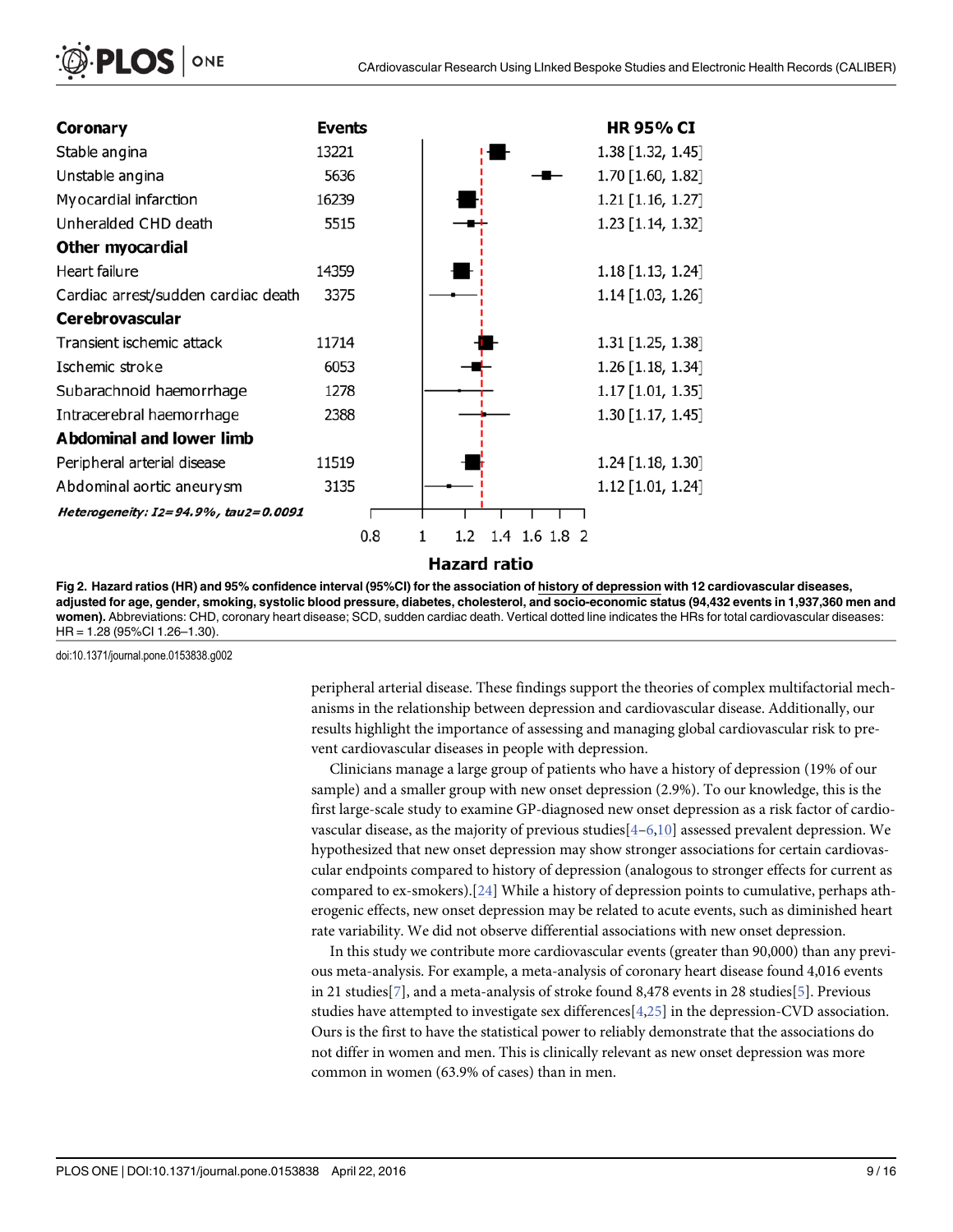<span id="page-9-0"></span>

| Stable angina                | <b>Events</b> |                     | <b>HR 95% CI</b>  | <b>Transient ischaemic attack Events</b> |      |                     | <b>HR 95% CI</b>  |
|------------------------------|---------------|---------------------|-------------------|------------------------------------------|------|---------------------|-------------------|
| Men                          | 7060          |                     | 1.36 [1.27, 1.46] | Men                                      | 5234 | $-$                 | 1.29 [1.18, 1.40] |
| Women                        | 6161          |                     | 1.40 [1.32, 1.49] | Women                                    | 6480 | $-$                 | 1.32 [1.24, 1.40] |
| Unstable angina              |               |                     |                   | Ischaemic stroke                         |      |                     |                   |
| Men                          | 2936          |                     | 1.60 [1.44, 1.77] | Men                                      | 2789 |                     | 1.30 [1.16, 1.46] |
| Women                        | 2700          |                     | 1.79 [1.64, 1.95] | Women                                    | 3264 |                     | 1.24 [1.14, 1.34] |
| <b>Myocardial infarction</b> |               |                     |                   | Subarachnoid haemorrhage                 |      |                     |                   |
| Men                          | 10611         | ╼                   | 1.17 [1.10, 1.24] | Men                                      | 470  |                     | 1.22 [0.93, 1.60] |
| Women                        | 5628          |                     | 1.28 [1.20, 1.36] | Women                                    | 808  |                     | 1.15 [0.97, 1.36] |
| Unheralded coronary death    |               |                     |                   | <b>Intracerebral haemorrhage</b>         |      |                     |                   |
| Men                          | 3204          |                     | 1.21 [1.09, 1.35] | Men                                      | 1098 |                     | 1.26 [1.05, 1.52] |
| Women                        | 2311          |                     | 1.26 [1.14, 1.39] | Women                                    | 1290 |                     | 1.33 [1.17, 1.52] |
| <b>Heart failure</b>         |               |                     |                   | Peripheral arterial disease              |      |                     |                   |
| Men                          | 6206          |                     | 1.26 [1.16, 1.36] | Men                                      | 6168 | -∎–                 | 1.23 [1.15, 1.33] |
| Women                        | 8153          | -⊷                  | 1.15 [1.09, 1.22] | Women                                    | 5351 | -⊷                  | 1.25 [1.17, 1.33] |
| Cardiac arrest/SCD           |               |                     |                   | Abdominal aortic aneurysm                |      |                     |                   |
| Men                          | 2087          |                     | 1.14 [1.00, 1.31] | Men                                      | 2144 |                     | 1.15 [1.01, 1.31] |
| Women                        | 1288          |                     | 1.13 [0.99, 1.30] | Women                                    | 991  |                     | 1.09 [0.93, 1.28] |
|                              |               |                     |                   |                                          |      |                     |                   |
|                              | 0.5           | 1.5                 | 2                 |                                          | 0.5  | 1.5                 | 2                 |
|                              |               | <b>Hazard ratio</b> |                   |                                          |      | <b>Hazard ratio</b> |                   |

[Fig 3. H](#page-5-0)azard ratios (HR) and 95% confidence intervals (95%CI) by gender for the association of history of depression with 12 cardiovascular diseases, adjusted for age, smoking, systolic blood pressure, diabetes, cholesterol, and socio-economic status (94,432 events in 958,329 men and 979,031 women). P-values for interaction between gender and history of depression: stable angina p = 0.618, unstable angina p = 0.174, myocardial infarction  $p = 0.210$ , unheralded coronary death  $p = 0.478$ , heart failure  $p = 0.101$ , cardiac arrest/sudden cardiac death  $p = 0.972$ , transient ischaemic attack p = 0.632, ischaemic stroke p = 0.113, subarachnoid haemorrhage p = 0.683, intracerebral haemorrhage p = 0.612, peripheral arterial disease  $p = 0.265$ , abdominal aortic aneurysm  $p = 0.303$ . Abbreviation: SCD; sudden cardiac death.

doi:10.1371/journal.pone.0153838.g003

We separated out a wider range of cardiac diseases than previous studies and found that GP-diagnosed depression was strongly associated with incident stable angina and incident unstable angina, common initial manifestations of cardiovascular disease. Previous studies have either included angina as a component of aggregate coronary heart disease outcomes along with myocardial infarction and ischemic heart disease,[[6](#page-13-0),[8\]](#page-13-0) or have excluded [[8](#page-13-0)] stable angina on the basis that people with mood disorders are more likely to report angina-like chest pain in the absence of narrowed coronary arteries. However, research suggests that this phenomenon may only occur in depression with co-morbid panic disorders.[\[26\]](#page-14-0) In our study the association between new onset depression and initial presentation of myocardial infarction (MI) became insignificant after adjustment for cardiovascular risk factors, but remained signif-icant for history of depression. This is in line with a recent meta-analysis[[6](#page-13-0)], which found a 60% increased risk of myocardial infarction in depressed participants; the pooled estimate was based on 8 studies, of which only 3 excluded prevalent CVD, while the rest showed non-significant associations, were based on elderly populations, or on self-reported MI with small sample sizes. In other meta-analyses, $[7,8]$  $[7,8]$  $[7,8]$  $[7,8]$  $[7,8]$  fatal and non-fatal MI were grouped with coronary heart disease death into a single outcome, making comparison with our results difficult.

We found that depression was associated with elevated risk of heart failure, an increasingly common initial presentation of cardiovascular disease. Few other cohort studies have examined this association. A cohort of elderly  $($ >70 years) participants found that depression was associated with increased risk of developing heart failure among women only.[\[27\]](#page-14-0) We add to current literature by showing that depression may contribute to the development of heart failure not only in susceptible, but also in disease-free populations.

We found that depression was associated with incident major, but uncommon, cerebrovascular events (sub-arachnoid haemorrhage, intracerebral haemorrhage) and more common events (such as transient ischaemic attack). These are novel findings; none of these subtypes of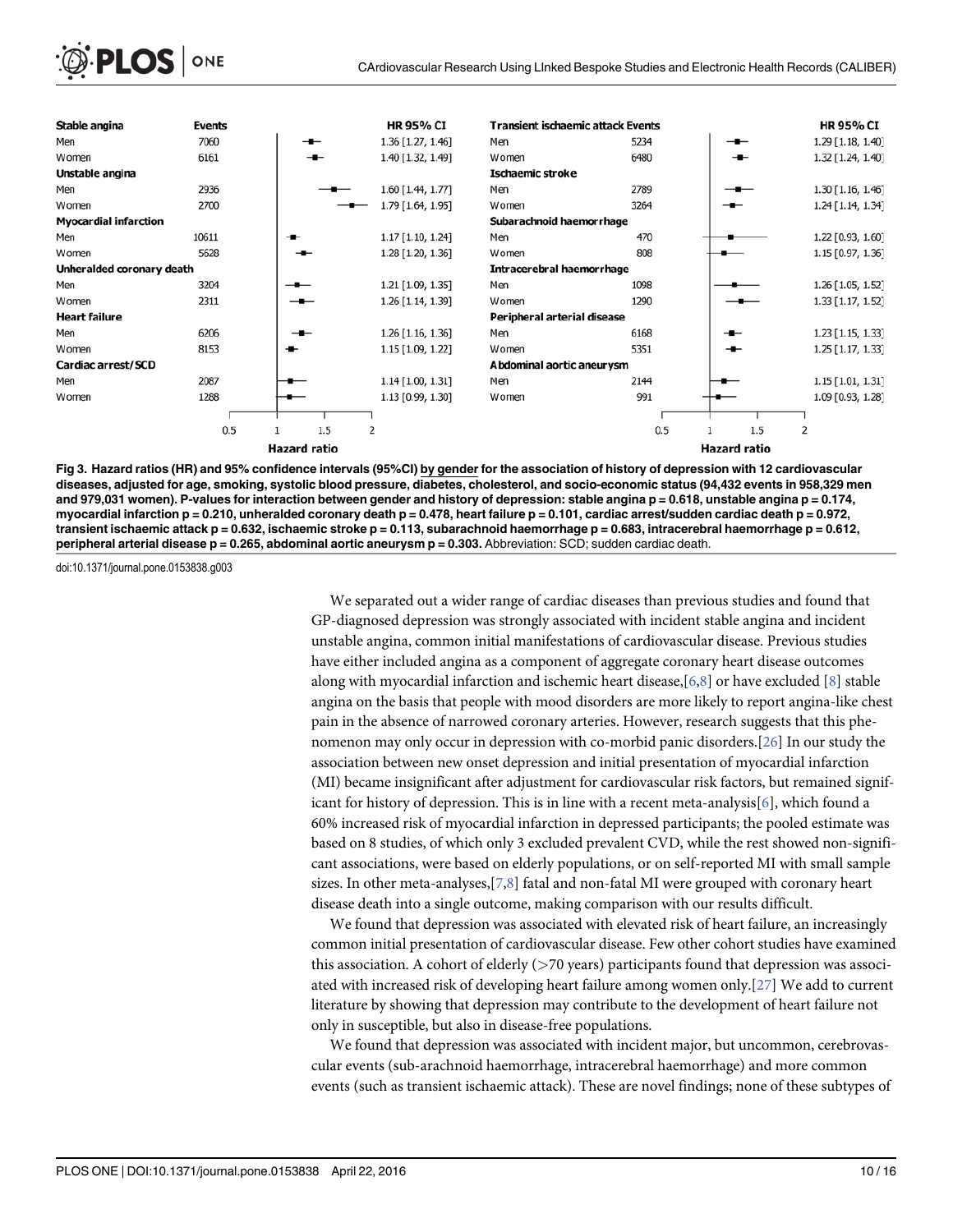<span id="page-10-0"></span>

| <sup>2</sup> PLOS   ONE |  |
|-------------------------|--|
|-------------------------|--|

| Coronary                            | <b>Events</b> |              |               | <b>HR 95% CI</b>    |
|-------------------------------------|---------------|--------------|---------------|---------------------|
| Stable angina                       | 8262          |              |               | 1.46 [1.30, 1.65]   |
| Unstable angina                     | 3576          |              |               | 1.62 [1.36, 1.92]   |
| My ocardial infarction              | 11370         |              |               | 1.11 [0.99, 1.26]   |
| Unheralded CHD death                | 4103          |              |               | 1.30 [1.09, 1.56]   |
| Other myocardial                    |               |              |               |                     |
| Heart failure                       | 9397          |              |               | 1.17 [1.03, 1.32]   |
| Cardiac arrest/sudden cardiac death | 2473          |              |               | 1.32 [1.04, 1.68]   |
| <b>Cerebrovascular</b>              |               |              |               |                     |
| Transient ischemic attack           | 7785          |              |               | 1.34 [1.18, 1.53]   |
| Ischemic stroke                     | 4287          |              |               | 1.17 [0.97, 1.41]   |
| Subarachnoid haemorrhage            | 853           |              |               | 1.29 [0.91, 1.83]   |
| Intracerebral haemorrhage           | 1655          |              |               | $1.12$ [0.83, 1.51] |
| <b>Abdominal and lower limb</b>     |               |              |               |                     |
| Peripheral arterial disease         | 7684          |              |               | 1.30 [1.14, 1.48]   |
| Abdominal aortic aneurysm           | 2316          |              |               | $1.15$ [0.87, 1.51] |
| Heterogeneity: i2=66%, tau2=0.0082  |               |              |               |                     |
|                                     | 0.8           | 1.2          | 1.4 1.6 1.8 2 |                     |
|                                     |               | Hazard ratio |               |                     |

[Fig 4. H](#page-6-0)azard ratios (HR) and 95% confidence interval (95%CI) for the association of new onset depression with 12 cardiovascular diseases, adjusted for age, gender, smoking, systolic blood pressure, diabetes, cholesterol, and socio-economic status (63,761 events in 1,356,578 men and women). Abbreviations: CHD; coronary heart disease, SCD; sudden cardiac death. Vertical dotted line indicates the HRs for total cardiovascular diseases: HR = 1.30 (95%CI 1.24–1.35).

doi:10.1371/journal.pone.0153838.g004

cerebrovascular disease was reported in a recent meta-analysis of 28 cohort studies of depression and cerebrovascular disease;[\[5\]](#page-13-0) based on pooled estimates across 6 cohorts the meta-analysis found [\[5\]](#page-13-0) an association for ischemic stroke of 1.25 (95%CI 1.11–1.40), which overlaps with our estimates (new onset depression:  $HR = 1.18$ , 0.98–1.42; history of depression: 1.31, 1.23–1.40). We found significantly elevated risk of haemorrhagic stroke among those with history of depression, which may be explained by the larger (9-fold) number of people with a history of depression compared to new onset depression. The risk of incident transient ischemic attack was 35% higher among depressed individuals, which has not been previously demonstrated. Certain meta-analyses [\[6\]](#page-13-0) and prospective cohort studies[[11](#page-13-0)] aggregated stroke subtypes due to insufficient numbers, while other studies loosely defined the composition of their total cerebrovascular endpoints,  $[12]$  $[12]$  or only considered one type of stroke,  $[10]$  $[10]$  potentially preventing observation of differential associations with depression.

To our knowledge there have not been large scale prospective studies examining the association of GP-diagnosed depression with subsequent peripheral arterial disease or abdominal aortic aneurysm in initially healthy populations. Our study shows that depression confers an elevated risk of initial presentation with peripheral arterial disease, after adjustment for cardiovascular risk factors including smoking. History of depression was also associated with abdominal aortic aneurysm. Until recently, abdominal aortic aneurysm was considered a manifestation of atherosclerosis but the latest evidence suggests an independent, non-atherosclerotic pathogenesis and a stronger effect of smoking on vascular disease in the peripheral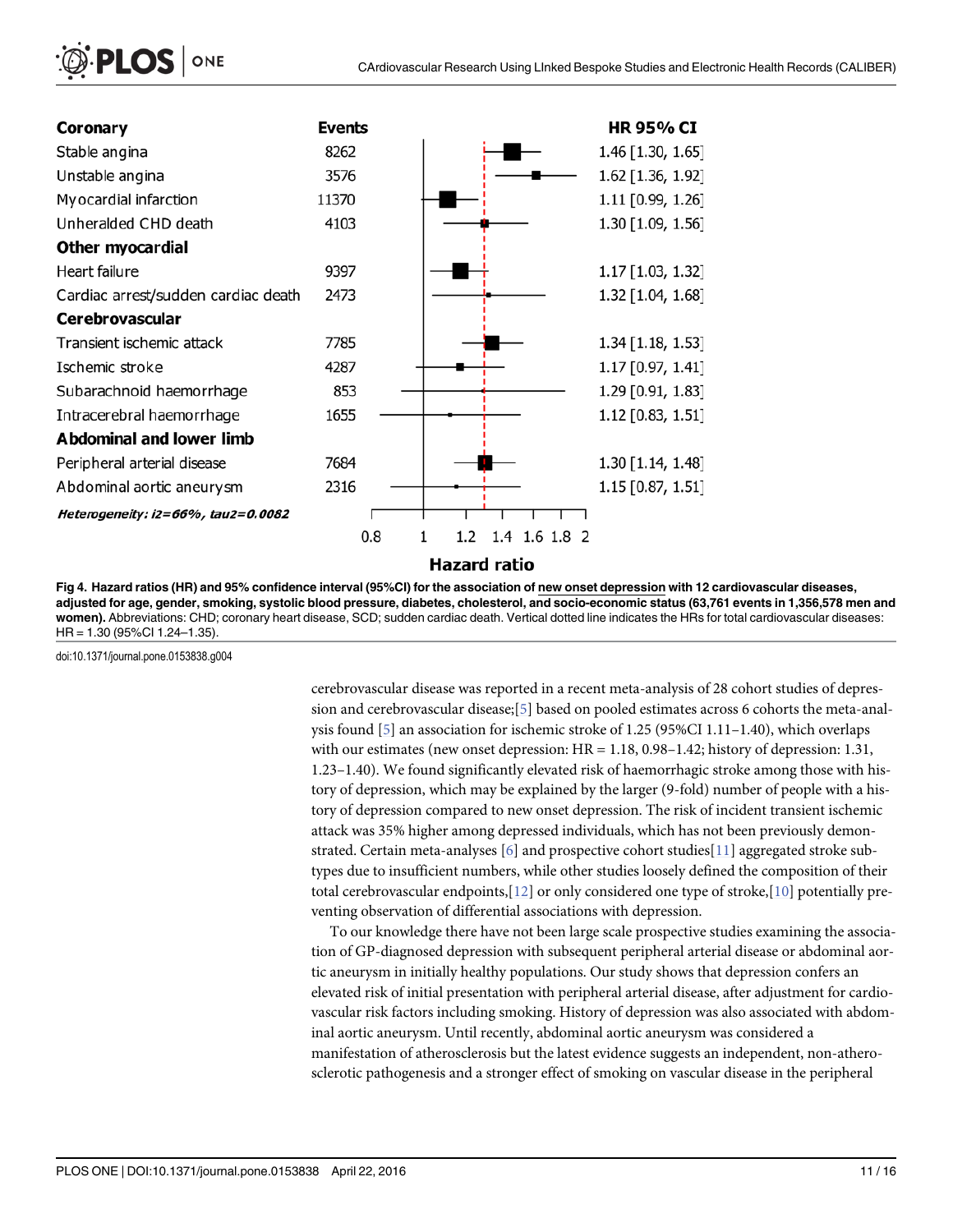<span id="page-11-0"></span>arteries.[[28\]](#page-14-0) Our findings demonstrate a novel association of depression with a vascular condition, which is pathologically distinct from thrombotic coronary heart disease.

#### Underlying bio-behavioural pathways

Cardiovascular risk factors demonstrate somewhat specific associations with different cardiovascular diseases; for example, people with type II diabetes have been shown to be at lower risk of subarachnoid haemorrhage, transient ischaemic attack,[[29\]](#page-14-0) and risk of abdominal aortic aneurysm[[30](#page-14-0)], compared to people without diabetes; blood pressure shows markedly different associations with peripheral arterial disease (strong associations with systolic, weaker with diastolic blood pressure) and abdominal aortic aneurysm (strong associations with diastolic, weak or non-existent associations with systolic blood pressure  $[31]$ ). Our findings underscore the stability of the relationship between depression and cardiovascular disease, and the need for further exploration of underlying mechanisms. The relationship between CVD and depression is likely to be complex, and the bi-directional association between the conditions is important. For example, lower 'cardiovascular fitness' predicts incident depression, which can subsequently influence the incidence of CVD per se.(30) All these outcomes, behaviours, and physiological responses are likely to be interrelated and have common mediators. The pathways may involve differing simultaneous mechanisms, so that simplistic explanations of the relationship may be unhelpful.(30) As well as behavioural and physiological explanations, there is evidence that health behaviours may also differ in people with depression. Smokers with depression may be less likely to engage in smoking cessation, despite the fact that smoking cessation is associated with an improvement in mood for those with and without psychiatric diagnoses.(31) There is also evidence that people with depression and CVD risk factors such as diabetes are less likely to adhere to screening regimes or adhere to interventions to reduce excess CVD risk such as lipid lowering medications.(32) Individuals with a depressive episode are also more likely to be unemployed, belong to the most deprived quintiles, have low educational qualifications, and unstable housing.[\[32\]](#page-14-0) In our study, however, adjustment for socioeconomic status and cardiovascular risk factors, including smoking, did not significantly alter our estimate sizes.

#### Limitations

Each linked electronic health record (EHR) source used has its own limitations, discussed in detail elsewhere.[\[16\]](#page-14-0) Missing data for potential confounding or mediating factors such as alcohol use and ethnicity necessitated a complete case analysis, which suggested that these factors were unlikely to explain much of the observed associations. The data are limited to GPrecorded depression, which reflect incidence, presentation, and recording by GPs. There is a lack of validation work on depression recording in primary care databases, and evidence suggests that a GP diagnosis of depression has a specificity of 81.3% and a sensitivity of around 50%.[[33](#page-14-0)] Some individuals labelled in their records with depression may not meet criteria for a major depressive episode. This misclassification bias may lead to an underestimation the observed association. Individuals with depression in this study had a higher rate of primary care consultations in the year before study entry compared to those without. We cannot exclude that the frequency of consultation meant that depressed patients were more likely to be diagnoses with cardiovascular conditions nor can we exclude that they were seen more frequently because they were developing symptoms of cardiovascular disease. A recent paper using CALIBER data identified that patients who went on to develop myocardial infarction had increasing consultations for chest pain in the months prior to their MI.[\[34](#page-14-0)] We cannot address the extent to which the association between depression and cardiovascular disease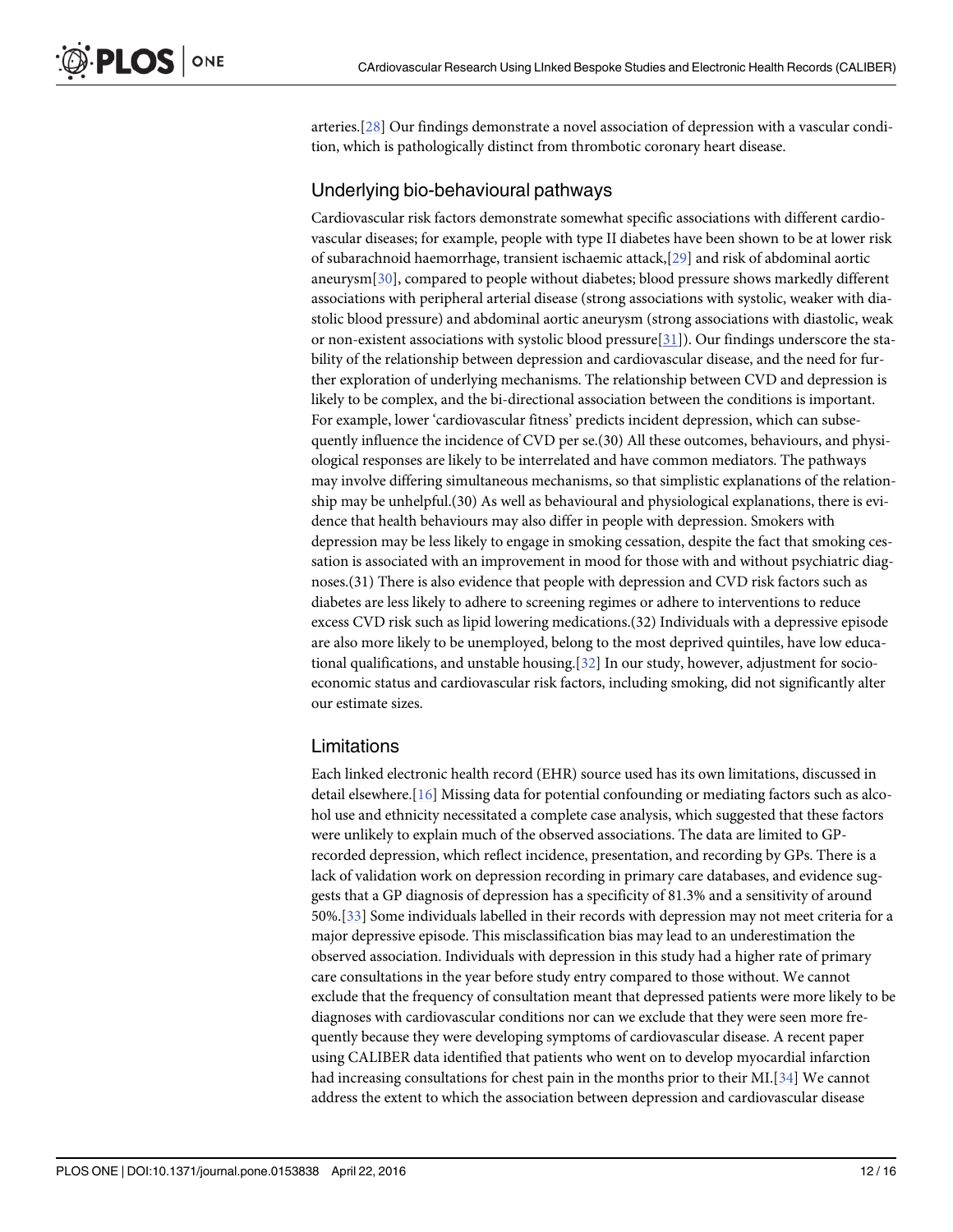<span id="page-12-0"></span>could be mediated through factors not recorded in EHR sources, such as physical activity or diet. Similarly to national primary care record sources in other countries, we are not able to obtain imaging results which would allow better phenotypic resolution of different disease endpoints (e.g. distinguish heart failure with and without preserved ejection fraction). Despite these important limitations the EHR data has an important strength—these are the data used in clinical practice to make decisions.

#### Implications

Almost 19% of patients in our population-based study were diagnosed by their GP as having a history of depression and were at increased risk of all cardiovascular diseases. As the prevalence and incidence of depression and cardiovascular disease remain high, our observed associations have clinical importance. Trial evidence is lacking that treatment of depression reduces risk of cardiac or other cardiovascular endpoints. $[35]$  However there are recent recommendations from the American Heart Association and American College of Cardiology[[36\]](#page-15-0) and from the Joint British Societies[[37\]](#page-15-0) that cardiovascular risk should be estimated in apparently healthy individuals in order to inform the initiation of preventive medications, such as statins. While some guidelines for the management of depression recommend assessment of cardiovascular risk (confined to patients prescribed specific antidepressant drugs[[38](#page-15-0)]), other guidelines[[35](#page-14-0)[,39](#page-15-0)] on cardiovascular disease prevention are not explicit about management of cardiovascular risk among individuals with depression. Our findings provide some support for systematic assessment of the overall cardiovascular risk in patients with depression. Our results also have implications for the design and interpretation of randomised trials on depression and cardiovascular disease. Since depression was non-specifically associated with many cardiovascular diseases, clinical trials may benefit from considering inclusion of primary endpoints combining all cardiovascular diseases, rather than focusing on fatal coronary heart disease and non-fatal myocardial infarction (as in the ENRICHD trial).[[35](#page-14-0)]

In conclusion, this large linked electronic health record study provides strong evidence that depression is a risk factor for the initial presentation of a range of cardiac, cerebrovascular, and peripheral arterial diseases, with no evidence of differential effects by gender.

#### Supporting Information

[S1 File.](http://www.plosone.org/article/fetchSingleRepresentation.action?uri=info:doi/10.1371/journal.pone.0153838.s001) Text A. Definition of depression using the CPRD. Table A. Overview of codes and data sources used to define each cardiovascular endpoints. Text B. Multiple imputation. Fig A. Hazard ratios (HR) and 95% confidence interval (95%CI) for the association of new onset depression with 12 cardiovascular diseases, adjusted for age, sex, smoking, systolic blood pressure, diabetes, cholesterol, and socio-economic status (63,761 events in 629,659 men and 604,278 women). Fig B. Hazard ratios (HR) and 95% confidence interval (95%CI) for the association of history depression with 12 cardiovascular diseases, restricted to patients with recorded data (complete case) for CVD risk factors, ethnicity, and alcohol abuse (n = 1,018,538). Fig C. Hazard ratios (HR) and 95% confidence interval (95%CI) for the association of new onset depression at baseline with 12 cardiovascular diseases, restricted to patients with recorded data (complete case) for CVD risk factors, ethnicity, and alcohol abuse only  $(n = 674, 931)$ . Table B. Hazard ratios  $(HR)$  and 95% confidence interval (95%) CI) for the association of: (a.) history of depression and (b.) new onset depression at baseline with 12 cardiovascular diseases, adjusted for all risk factors (age, sex, smoking, systolic blood pressure, diabetes, cholesterol, socioeconomic factors) plus body mass index (BMI). (DOCX)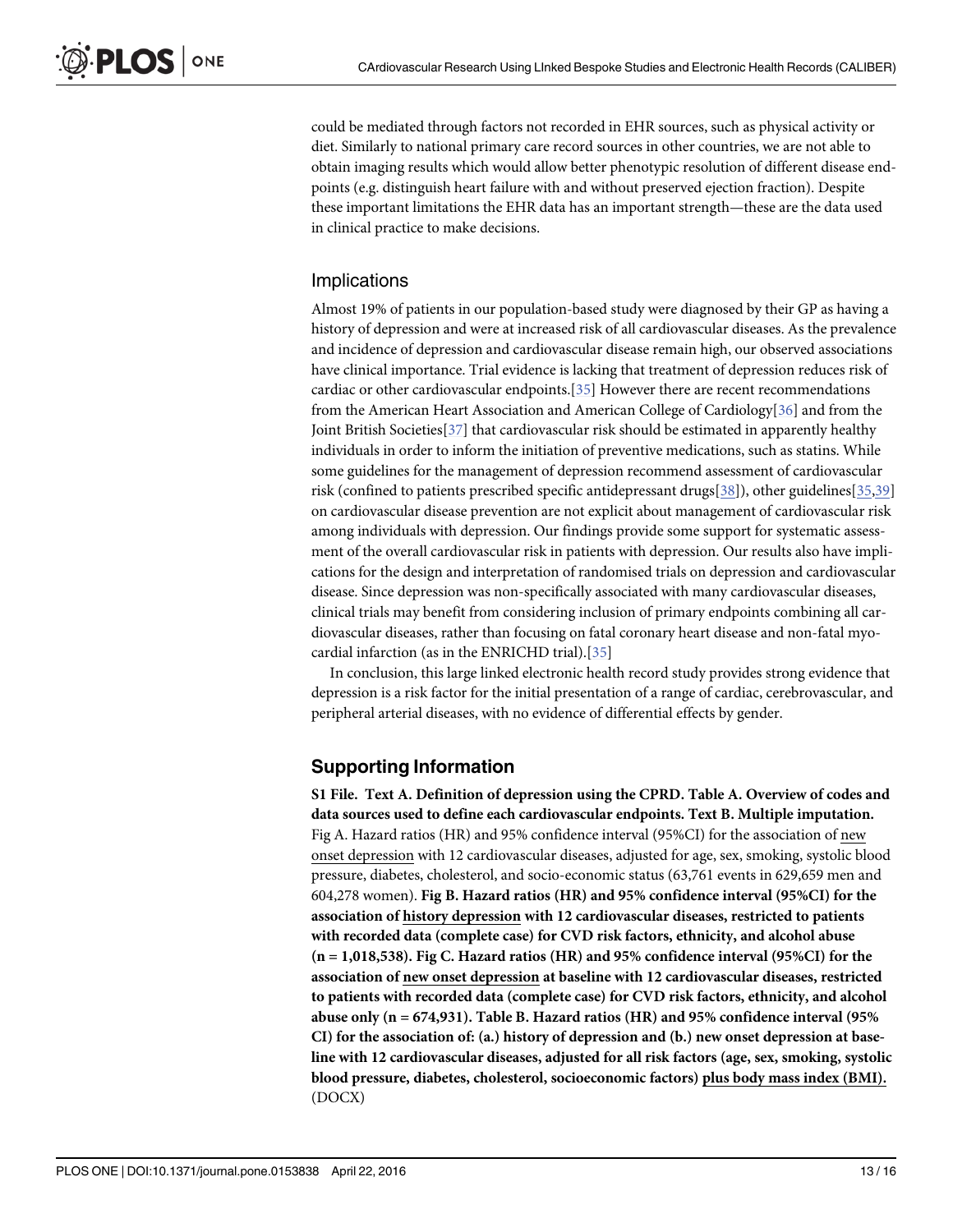## <span id="page-13-0"></span>Acknowledgments

#### Ethical considerations

This study complies with the Declaration of Helsinki. Approval was granted by the Independent Scientific Advisory Committee of the Medicines and Healthcare products Regulatory Agency and the MINAP Academic Group. We registered the protocol at clinicaltrials.gov (NCT01164371)

## Author Contributions

Conceived and designed the experiments: KW SD JG MPR RU MK HH. Analyzed the data: MD ER DS RU. Wrote the paper: MD JG KW DPO GDB DS MPR MK HH. Created Read codes for depression: JG RU KW DPO. Did the literature review: MD. Linked, managed, and provided the data: SD. Drafted and revised the manuscript: MD JG KW DPO GDB DS MPR MK HH. Approved the final version for publication: MD JG KW DPO GDB DS ER MPR SD RU MK HH.

#### References

- [1.](#page-1-0) Ferrari AJ, Charlson FJ, Norman RE, Patten SB, Freedman G, Murray CJL, et al. Burden of Depressive Disorders by Country, Sex, Age, and Year: Findings from the Global Burden of Disease Study 2010. Hay PJ, editor. PLoS Med. Public Library of Science; 2013; 10: e1001547. doi: [10.1371/journal.pmed.](http://dx.doi.org/10.1371/journal.pmed.1001547) [1001547](http://dx.doi.org/10.1371/journal.pmed.1001547) PMID: [24223526](http://www.ncbi.nlm.nih.gov/pubmed/24223526)
- [2.](#page-1-0) World Health Organization. Integrating mental health into primary care: a global perspective. Switzerland, Geneva; 2008.
- [3.](#page-1-0) Health Protection Agency. Health Protection in the 21st Century—Understanding the Burden of Disease; preparing for the future. 2005.
- [4.](#page-1-0) Dong J-Y, Zhang Y-H, Tong J, Qin L-Q. Depression and risk of stroke: a meta-analysis of prospective studies. Stroke. 2012; 43: 32–7. doi: [10.1161/STROKEAHA.111.630871](http://dx.doi.org/10.1161/STROKEAHA.111.630871) PMID: [22020036](http://www.ncbi.nlm.nih.gov/pubmed/22020036)
- [5.](#page-8-0) Pan A, Sun Q, Okereke OI, Rexrode KM, Hu FB. Depression and risk of stroke morbidity and mortality: a meta-analysis and systematic review. JAMA. 2011; 306: 1241–9. doi: [10.1001/jama.2011.1282](http://dx.doi.org/10.1001/jama.2011.1282) PMID: [21934057](http://www.ncbi.nlm.nih.gov/pubmed/21934057)
- [6.](#page-1-0) Van der Kooy K, van Hout H, Marwijk H, Marten H, Stehouwer C, Beekman A. Depression and the risk for cardiovascular diseases: systematic review and meta analysis. Int J Geriatr Psychiatry. 2007; 22: 613–26. PMID: [17236251](http://www.ncbi.nlm.nih.gov/pubmed/17236251)
- [7.](#page-8-0) Nicholson A, Kuper H, Hemingway H. Depression as an aetiologic and prognostic factor in coronary heart disease: a meta-analysis of 6362 events among 146 538 participants in 54 observational studies. Eur Heart J. 2006; 27: 2763–74. PMID: [17082208](http://www.ncbi.nlm.nih.gov/pubmed/17082208)
- [8.](#page-1-0) Rugulies R. Depression as a predictor for coronary heart disease. a review and meta-analysis. Am J Prev Med. 2002; 23: 51–61. PMID: [12093424](http://www.ncbi.nlm.nih.gov/pubmed/12093424)
- [9.](#page-1-0) Wulsin LR, Singal BM. Do depressive symptoms increase the risk for the onset of coronary disease? A systematic quantitative review. Psychosom Med. 2003; 65: 201–10. PMID: [12651987](http://www.ncbi.nlm.nih.gov/pubmed/12651987)
- [10.](#page-1-0) Rahman I, Humphreys K, Bennet AM, Ingelsson E, Pedersen NL, Magnusson PKE. Clinical depression, antidepressant use and risk of future cardiovascular disease. Eur J Epidemiol. 2013;
- [11.](#page-1-0) Brunner EJ, Shipley MJ, Britton AR, Stansfeld SA, Heuschmann PU, Rudd AG, et al. Depressive disorder, coronary heart disease, and stroke: dose-response and reverse causation effects in the Whitehall II cohort study. Eur J Prev Cardiol. 2014; 21: 340–346. doi: [10.1177/2047487314520785](http://dx.doi.org/10.1177/2047487314520785) PMID: [24491401](http://www.ncbi.nlm.nih.gov/pubmed/24491401)
- [12.](#page-1-0) Nabi H, Kivimäki M, Suominen S, Koskenvuo M, Singh-Manoux A, Vahtera J. Does depression predict coronary heart disease and cerebrovascular disease equally well? The Health and Social Support Prospective Cohort Study. Int J Epidemiol. 2010; 39: 1016–24. doi: [10.1093/ije/dyq050](http://dx.doi.org/10.1093/ije/dyq050) PMID: [20360321](http://www.ncbi.nlm.nih.gov/pubmed/20360321)
- [13.](#page-1-0) Surtees PG, Wainwright NWJ, Luben RN, Wareham NJ, Bingham SA, Khaw K- T. Psychological distress, major depressive disorder, and risk of stroke. Neurology. 2008; 70: 788–94. doi: [10.1212/01.wnl.](http://dx.doi.org/10.1212/01.wnl.0000304109.18563.81) [0000304109.18563.81](http://dx.doi.org/10.1212/01.wnl.0000304109.18563.81) PMID: [18316690](http://www.ncbi.nlm.nih.gov/pubmed/18316690)
- [14.](#page-1-0) Waraich P, Goldner EM, Somers JM, Hsu L. Prevalence and incidence studies of mood disorders: a systematic review of the literature. Can J Psychiatry. 2004; 49: 124–38. PMID: [15065747](http://www.ncbi.nlm.nih.gov/pubmed/15065747)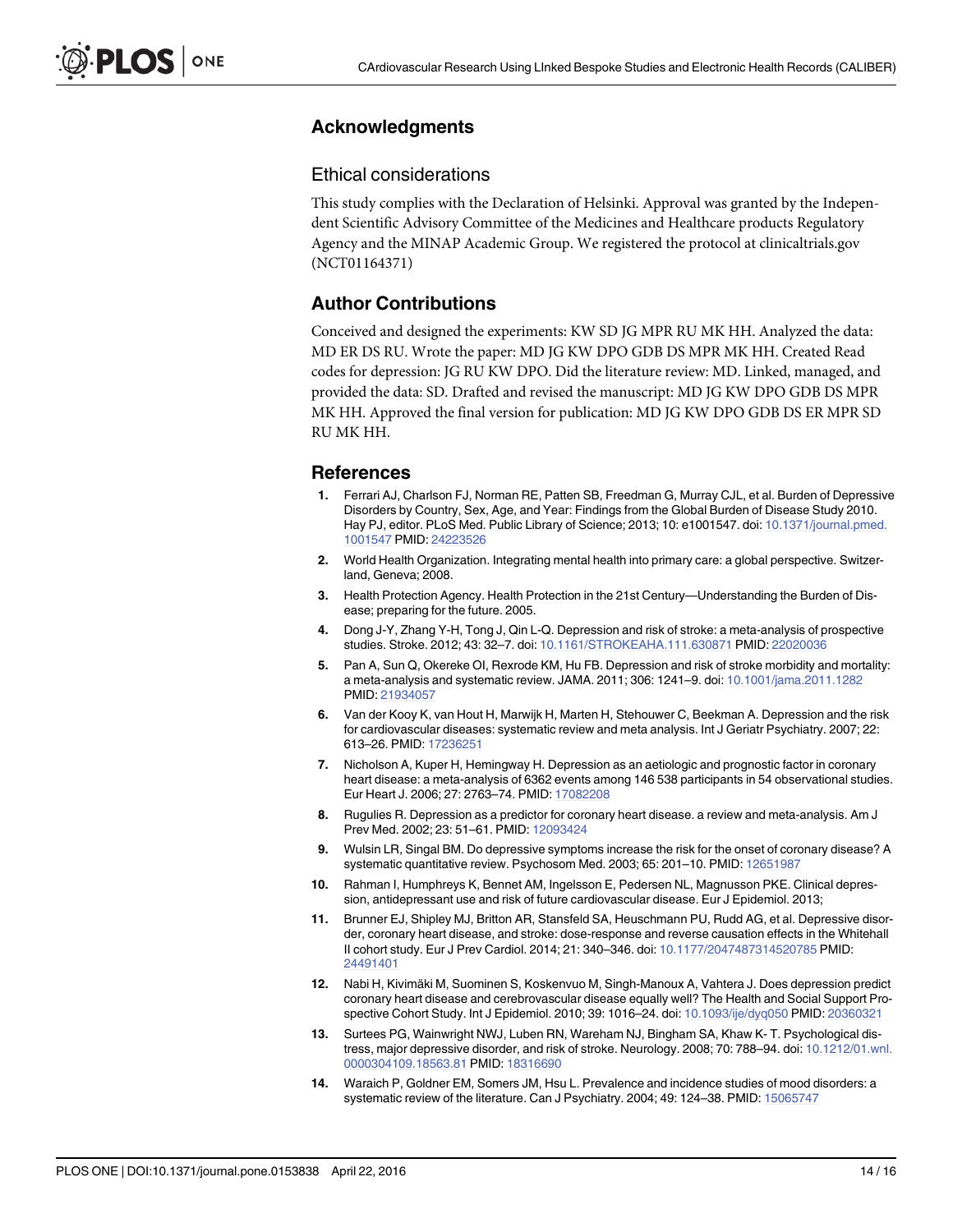- <span id="page-14-0"></span>[15.](#page-2-0) Denaxas SC, George J, Herrett E, Shah AD, Kalra D, Hingorani AD, et al. Data resource profile: cardiovascular disease research using linked bespoke studies and electronic health records (CALIBER). Int J Epidemiol. 2012; 41: 1625–38. doi: [10.1093/ije/dys188](http://dx.doi.org/10.1093/ije/dys188) PMID: [23220717](http://www.ncbi.nlm.nih.gov/pubmed/23220717)
- [16.](#page-2-0) Herrett E, Shah AD, Boggon R, Denaxas S, Smeeth L, van Staa T, et al. Completeness and diagnostic validity of recording acute myocardial infarction events in primary care, hospital care, disease registry, and national mortality records: cohort study. BMJ. 2013; 346: f2350. doi: [10.1136/bmj.f2350](http://dx.doi.org/10.1136/bmj.f2350) PMID: [23692896](http://www.ncbi.nlm.nih.gov/pubmed/23692896)
- [17.](#page-2-0) Chisholm J. The Read clinical classification. BMJ (Clin Res Ed). 1990; 300: 1092.
- [18.](#page-2-0) Lewis JD, Bilker WB, Weinstein RB, Strom BL. The relationship between time since registration and measured incidence rates in the General Practice Research Database. Pharmacoepidemiol Drug Saf. 2005; 14: 443-51. PMID: [15898131](http://www.ncbi.nlm.nih.gov/pubmed/15898131)
- [19.](#page-4-0) Noble M, Mclennan D, Wilkinson K, Whitworth A, Barnes H. The English indices of deprivation 2007. Communities. Oxford; 2008.
- [20.](#page-4-0) Cox DR. Regression Models and Life-Tables. J R Stat Soc. United States: Journal of the Royal Statistical Society; 1972;Vol. 34, B: 187–220.
- [21.](#page-5-0) van Buuren S. Multiple imputation of discrete and continuous data by fully conditional specification. Stat Methods Med Res. 2007; 16: 219–42. PMID: [17621469](http://www.ncbi.nlm.nih.gov/pubmed/17621469)
- [22.](#page-5-0) Thompson SG, Pyke SD, Hardy RJ. The design and analysis of paired cluster randomized trials: an application of meta-analysis techniques. Stat Med. 1997; 16: 2063–79. PMID: [9308132](http://www.ncbi.nlm.nih.gov/pubmed/9308132)
- [23.](#page-5-0) Shah A, Langenberg C, Rapsomaniki E, Denaxas S, Hemingway H. Type 2 diabetes and incidence of cardiovascular diseases: a cohort study in 19 million people. Lancet Diabetes Endocrinol. 2015; 3: 105–13. doi: [10.1016/S2213-8587\(14\)70219-0](http://dx.doi.org/10.1016/S2213-8587(14)70219-0) PMID: [25466521](http://www.ncbi.nlm.nih.gov/pubmed/25466521)
- [24.](#page-8-0) Huxley RR, Woodward M. Cigarette smoking as a risk factor for coronary heart disease in women compared with men: a systematic review and meta-analysis of prospective cohort studies. Lancet. Division of Epidemiology and Community Health, University of Minnesota, Minneapolis, MN, USA The George Institute for Global Health, University of Sydney, Sydney, Australia Department of Epidemiology, Johns Hopkins University, Baltimore, MD, USA; 2011; 378: 1297–1305. doi: [10.1016/S0140-6736\(11\)60781-](http://dx.doi.org/10.1016/S0140-6736(11)60781-2) [2](http://dx.doi.org/10.1016/S0140-6736(11)60781-2) PMID: [21839503](http://www.ncbi.nlm.nih.gov/pubmed/21839503)
- [25.](#page-8-0) Ferketich AK, Schwartzbaum JA, Frid DJ, Moeschberger ML. Depression as an antecedent to heart disease among women and men in the NHANES I study. National Health and Nutrition Examination Survey. Arch Intern Med. 2000; 160: 1261–8. PMID: [10809028](http://www.ncbi.nlm.nih.gov/pubmed/10809028)
- [26.](#page-9-0) Carter CS, Servan-Schreiber D, Perlstein WM. Anxiety disorders and the syndrome of chest pain with normal coronary arteries: prevalence and pathophysiology. J Clin Psychiatry. 1997; 58 Suppl 3: 70–3; discussion 74–5. PMID: [9133495](http://www.ncbi.nlm.nih.gov/pubmed/9133495)
- [27.](#page-9-0) Williams SA, Kasl S V, Heiat A, Abramson JL, Krumholz HM, Vaccarino V. Depression and risk of heart failure among the elderly: a prospective community-based study. Psychosom Med. 64: 6–12. PMID: [11818580](http://www.ncbi.nlm.nih.gov/pubmed/11818580)
- [28.](#page-11-0) Lederle FA, Nelson DB, Joseph AM. Smokers' relative risk for aortic aneurysm compared with other smoking-related diseases: a systematic review. J Vasc Surg. 2003; 38: 329–34. PMID: [12891116](http://www.ncbi.nlm.nih.gov/pubmed/12891116)
- [29.](#page-11-0) Idris I, Thomson GA, Sharma JC. Diabetes mellitus and stroke. Int J Clin Pract. 2006; 60: 48–56. PMID: [16409428](http://www.ncbi.nlm.nih.gov/pubmed/16409428)
- [30.](#page-11-0) De Rango P, Farchioni L, Fiorucci B, Lenti M. Diabetes and abdominal aortic aneurysms. Eur J Vasc Endovasc Surg. 2014; 47: 243–61. doi: [10.1016/j.ejvs.2013.12.007](http://dx.doi.org/10.1016/j.ejvs.2013.12.007) PMID: [24447529](http://www.ncbi.nlm.nih.gov/pubmed/24447529)
- [31.](#page-11-0) Rapsomaniki E, Timmis A, George J, Pujades-Rodriguez M Shah A, Denaxas S, White I, et al. Blood pressure and incidence of twelve cardiovascular diseases; lifetime risks, healthy life-years lost, and age-specific associations in 1.25 million people. Lancet. 2014;in press.
- [32.](#page-11-0) Somerville C, Featherstone K, Hemingway H, Timmis A, Feder GS, Rait G, et al. Recent trends in the incidence of recorded depression in primary care. BrJPsychiatry. MRC General Practice Research Framework, Stephenson House, 158–160 North Gower Street, London NW1 2ND, UK. g.rait@pcps. ucl.ac.uk; 2009; 195: 520–524.
- [33.](#page-11-0) Mitchell AJ, Vaze A, Rao S. Clinical diagnosis of depression in primary care: a meta-analysis. Lancet (London, England). Elsevier; 2009; 374: 609–19.
- [34.](#page-11-0) Herrett E, George J, Denaxas S, Bhaskaran K, Timmis A, Hemingway H, et al. Type and timing of heralding in ST-elevation and non-ST-elevation myocardial infarction: an analysis of prospectively collected electronic healthcare records linked to the national registry of acute coronary syndromes. Eur Hear journal Acute Cardiovasc care. 2013; 2: 235–45.
- [35.](#page-12-0) Berkman LF, Blumenthal J, Burg M, Carney RM, Catellier D, Cowan MJ, et al. Effects of treating depression and low perceived social support on clinical events after myocardial infarction: the